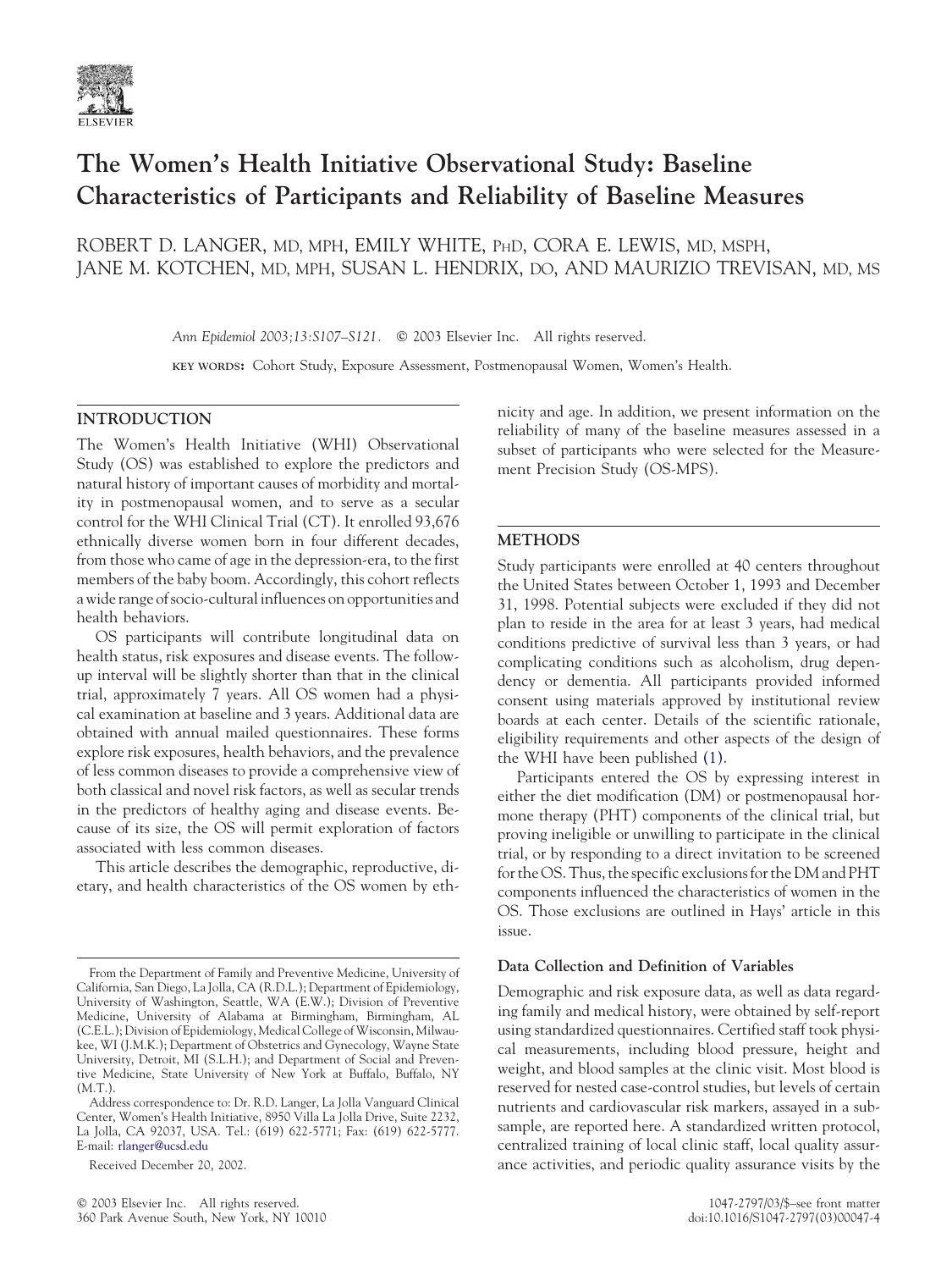Clinical Coordinating Center were used to maintain uniform data collection procedures at all study sites. Additional details can be found in the appendix to Anderson's article.

#### **Statistical Analyses**

Distributions of categorical variables were calculated in strata defined by age and ethnicity, and the chi-square statistic was used to assess group differences. For continuous variables, means and standard deviations were calculated for these same strata, and analysis of variance (ANOVA) was used to assess the significance of differences between age and ethnic categories, with and without adjustment for effect modifiers.

Since the sample size was very large, tests for statistical significance were highly significant ( $p < 0.001$ ) for nearly all comparisons. Accordingly, the level of statistical significance is not shown in the tables. Age-adjustment was applied to all variables but only meaningfully affected the fractions living alone, widowed, and with hysterectomy. Given the limited utility of age-adjustment with so few factors affected, unadjusted rates are reported in all tables. All contrasts noted in the results were statistically significant with or without adjustment; the items highlighted were chosen based on either the magnitude of differences or "ad hoc" hypotheses.

## **Reliability Subsample**

The test-retest reliability of selected measures was assessed in a subset of OS women who participated in the Measurement Precision Study. The self-administered baseline questionnaires and the blood draw were repeated approximately 3 months after baseline. Physical measures and intervieweradministered questionnaires were not included. The Food Frequency Questionnaire (FFQ) was not repeated because it was assessed in a separate study [\(2\).](#page-14-0)

A predefined number of women who enrolled in the OS between October 1996 and June 1997 were randomly selected each month and invited to join the OS-MPS at the time of their entry into the WHI. Sampling was stratified by center, age, and race/ethnicity and continued until 1000 women agreed to participate. To reduce burden, each participant repeated four of the original eight questionnaires based on a random assignment of clinics into two groups. Thus, the reliability of each variable was tested in approximately half of the women participating in the OS-MPS.

Overall, 2045 women were selected, 1092 completed the repeat questionnaires, and 872 had the repeat fasting blood draw. The average time between measures was 3 months (range: 8–15 weeks). The response rate was greater than the apparent 53% because some women who enrolled did not participate 3 months later as their clinic had reached its quota.

Kappa statistics were calculated for dichotomous or nominal categorical variables, weighted kappa was used for ordered categorical variables, and the intra-class correlation coefficient (ICC) was used for continuous measures (the blood measures) [\(3\).](#page-14-0) The distributions of the blood analytes were generally positively skewed; however, the ICCs with and without log transformation were almost identical, so the untransformed values are given. These statistics are reported in [Tables 1, 2, and 4](#page-2-0) alongside the primary study data for the items assessed.

## **RESULTS**

93,726 women enrolled in the OS between September 1, 1994 and December 31, 1998. Of these, 31 provided insufficient baseline data to be included in these analyses, and 19 duplicate enrollments were found across multiple sites. After removing these, the remaining 93,676 women form the final analytic OS cohort, of which 78,013 (83.3%) were White, 7,639 (8.2%) Black, 3,623 (3.9%) Hispanic, 2,671 (2.9%) Asian/Pacific Islander, 422 (0.57%) American Indian, and 1308 (1.4%) of unknown race/ethnicity. The age distribution was 31.7%, 44.0% and 24.3%, respectively, for groups 50 to 59, 60 to 69, and 70 to 79 years old. Comparisons between OS and CT participants can be made by contrasting the tables presented in similar formats in this and preceding articles as well as in the appendix to Hays' article.

## **Age Contrasts**

Educational attainment, occupational level, and total family income declined with age [\(Table 1\)](#page-2-0). Twenty-five percent of the women aged 70 to 79 years had total family income less than \$20,000 compared with 10% of women aged 50 to 59 years. Conversely, over half the women aged 50 to 59 years reported family incomes greater than \$50,000 compared with about 25% of women aged 70 to 79 years.

Current smoking was inversely associated with age, declining by 2% for each decade from a maximum of 8% in women 50 to 59 years old. Women 70 to 79 years old were the least likely to have ever smoked. Current alcohol use decreased with age, and older women were more likely to be past drinkers. The frequency of moderate or greater physical activity decreased with age. Conversely, the youngest age group reported more hours sedentary. Body Mass Index (BMI) was lowest in women 70 to 79 years old, but waist/hip ratio increased slightly with age.

All participants were postmenopausal so childbearing was complete. Nonetheless, women in the oldest two age groups reported more pregnancies and live births than women aged 50 to 59 years [\(Table 2\)](#page-5-0). Yet, a greater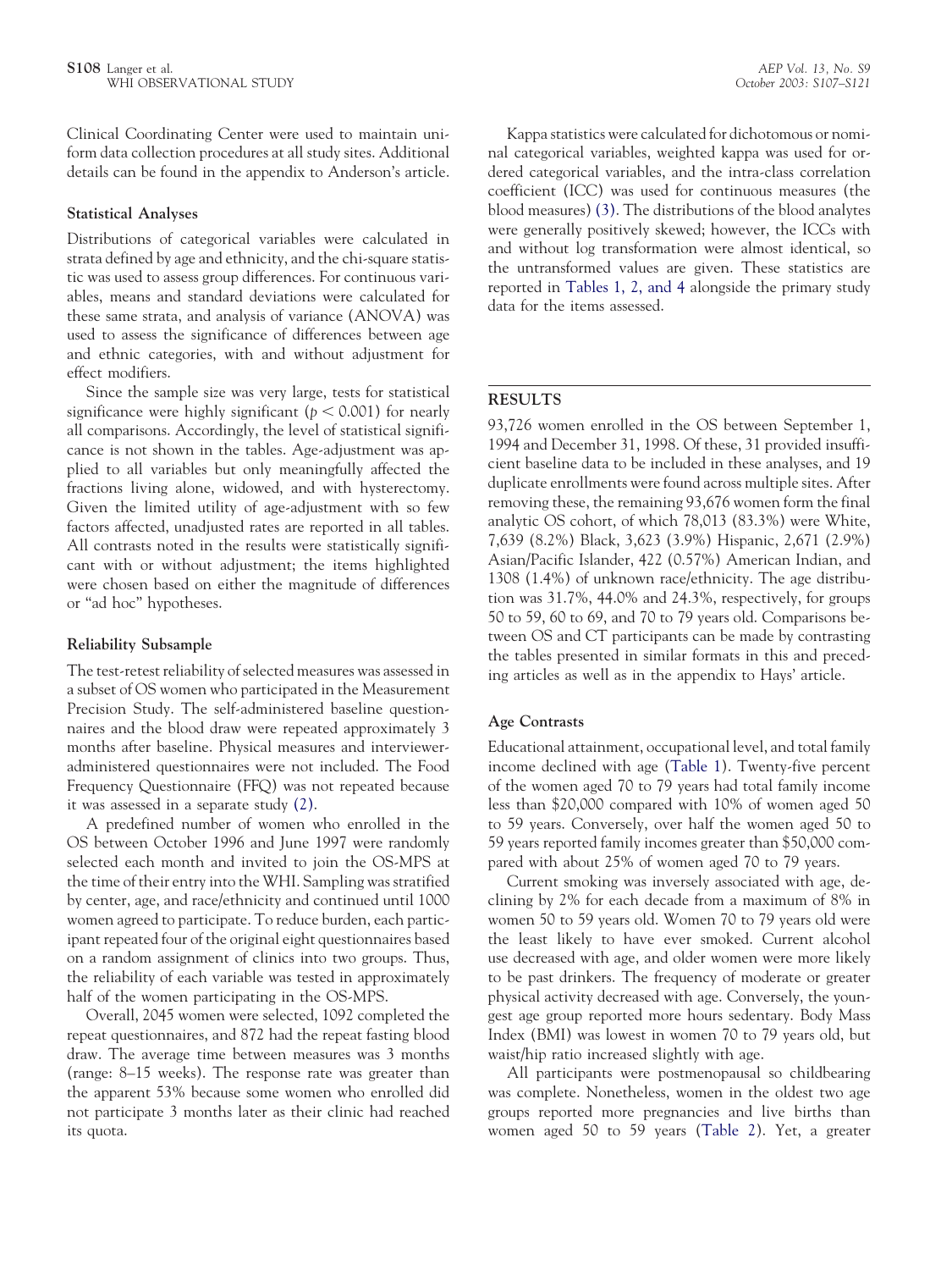<span id="page-2-0"></span>

|                                        |        |                                       |                   |                  | Age at screening $(y)$            |                         |                |                                           |                               |              |                         |                              |                            |
|----------------------------------------|--------|---------------------------------------|-------------------|------------------|-----------------------------------|-------------------------|----------------|-------------------------------------------|-------------------------------|--------------|-------------------------|------------------------------|----------------------------|
|                                        |        | $= 29,705$<br>50-59<br>$\overline{Z}$ |                   |                  | $= 41,197$<br>$60 - 69$<br>$\leq$ |                         |                | $= 22,774$<br>$62 - 22$<br>$\overline{z}$ |                               |              | $(N = 93,676)$<br>Total |                              | Reliability<br>$(N = 564)$ |
| Characteristic                         | z      | ℅                                     | $\pm$ SD<br>Mean: | $\mathsf{Z}$     | $\gg$                             | <b>GS</b><br>Mean $\pm$ | $\overline{z}$ | $\%$                                      | <b>G</b><br>$\bf + $<br>Mean: | $\mathsf{Z}$ | $\%$                    | <b>G</b><br>$\bf + $<br>Mean | $\times$                   |
| Race/Ethnicity                         |        |                                       |                   |                  |                                   |                         |                |                                           |                               |              |                         |                              | 0.99                       |
| American Indian                        | 178    | $0.6$<br>2.9                          |                   | 161              |                                   |                         | 83             | 0.4                                       |                               | 422          | $\overline{0.5}$        |                              |                            |
| Asian/Pacific Islander                 | 861    |                                       |                   | 1102             | $0.4$<br>2.7                      |                         | 708            | $\overline{3}$ .1                         |                               | 2671         | 2.9                     |                              |                            |
| <b>Black</b>                           | 2978   | 10.0                                  |                   | 3256             | $\sim$                            |                         | 1405           | 6.2                                       |                               | 7639         | 8.2                     |                              |                            |
| Hispanic                               | 1761   | 5.9                                   |                   | 1399             | 3.4                               |                         | 463            | 2.0                                       |                               | 3623         | 3.9                     |                              |                            |
| White                                  | 23,565 | 79.3                                  |                   | 34,677           | 84.2                              |                         | 19,771         | 86.8                                      |                               | 78,013       | 83.3                    |                              |                            |
| Unknown                                | 362    | 1.2                                   |                   | 602              | 1.5                               |                         | 344            | 1.5                                       |                               | 1308         | 1.4                     |                              |                            |
| Education                              |        |                                       |                   |                  |                                   |                         |                |                                           |                               |              |                         |                              | 0.87 <sup>a</sup>          |
| $0 - 8$ years                          | 433    | $1.\overline{5}$                      |                   | 612              |                                   |                         | 515            | 2.3                                       |                               | 1560         | 1.7                     |                              |                            |
| Some high school                       | 676    | 2.3                                   |                   | 1572             | $1.5$<br>3.8                      |                         | 1040           | 4.6                                       |                               | 3288         | 3.5                     |                              |                            |
| High school diploma/GED                | 3715   | 12.6                                  |                   | 7343             | 18.0                              |                         | 4063           | 18.0                                      |                               | 15,121       | 16.3                    |                              |                            |
| School after high school               | 10,422 | 35.4                                  |                   |                  | 36.2                              |                         | 8718           |                                           |                               | 33,933       | 36.5                    |                              |                            |
| College degree or higher               | 14,173 | 48.2                                  |                   | 14,793<br>16,560 | 40.5                              |                         | 8269           | 38.6                                      |                               | 39,002       | 42.0                    |                              |                            |
| Family income                          |        |                                       |                   |                  |                                   |                         |                |                                           |                               |              |                         |                              | $0.81^{a}$                 |
| < \$10,000                             | 991    | 3.5                                   |                   | 1648             | 4.3                               |                         | 1277<br>3896   |                                           |                               | 3916         | 4.5                     |                              |                            |
| \$10,000-\$19,999                      | 1744   | 6.2                                   |                   | 4460             | 11.7                              |                         |                | $6.2$<br>$18.8$                           |                               | 10,100       | 11.6                    |                              |                            |
| \$20,000-\$34,999                      | 4266   | 15.2                                  |                   | 9640             |                                   |                         | 6320           | 30.5                                      |                               | 20,226       | 23.3                    |                              |                            |
| \$35,000-\$49,999                      | 5143   | 18.4                                  |                   | 8167             |                                   |                         | 4119           | 19.9                                      |                               | 17,429       | 20.1                    |                              |                            |
| \$50,000-\$74,999                      | 6951   | 24.8                                  |                   | 7551             | 25.3<br>21.5<br>19.8              |                         | 2984           | 14.4                                      |                               | 17,486       | 20.2                    |                              |                            |
| $$75,000 +$                            | 8880   | 31.7                                  |                   | 6603             | 17.3                              |                         | 2125           | 10.3                                      |                               | 17,608       | 20.3                    |                              |                            |
| Occupation                             |        |                                       |                   |                  |                                   |                         |                |                                           |                               |              |                         |                              | 0.64                       |
| Managerial/Professional                | 13,945 | 49.1                                  |                   | 16,540           | 42.1                              |                         | 8137           | 37.8                                      |                               | 38,622       | 43.3                    |                              |                            |
| Technical/Sales/Administrative         | 7951   | 28.0                                  |                   | 11,512           | 29.3                              |                         | 6017           | 28.0                                      |                               | 25,480       | 28.6                    |                              |                            |
| Service/Labor                          | 4537   | 16.0                                  |                   | 6813             | 17.3                              |                         | 4120           | 19.2                                      |                               | 15,470       | 17.3                    |                              |                            |
| Homemaker only                         | 1964   | 6.9                                   |                   | 4457             | 11.3                              |                         | 3237           | 15.0                                      |                               | 9658         | 10.8                    |                              |                            |
| Body mass index (BMI), $\text{kg/m}^2$ | 29,353 |                                       | $27.5 \pm 6.3$    | 40,696<br>40,846 |                                   | 5.8<br>$27.4 \pm$       | 22,519         |                                           | $26.7 \pm 5.3$                | 92,568       |                         | $27.3 \pm 5.9$               |                            |
| Height (cm)                            | 29,491 |                                       | $163.1 \pm 6.8$   |                  |                                   | 6.6<br>$161.7 \pm$      | 22,583         |                                           | $159.7 \pm 6.5$               | 92,920       |                         | $161.7 \pm 6.8$              |                            |
| Weight (kg)                            | 29,536 |                                       | $73.4 \pm 18.0$   | 40,988           |                                   | $72.2 \pm 16.7$         | 22,680         |                                           | $68.6 \pm 15.1$               | 93,204       |                         | $71.7 \pm 16.9$              |                            |
| Waist/hip ratio (WHR)                  | 29,555 |                                       | $0.8\pm0.1$       | 40,960           |                                   | $\pm$ 0.1<br>0.8        | 22,652         |                                           | $0.8\pm0.1$                   | 93,167       |                         | $0.8\pm0.1$                  |                            |
| Waist (cm)                             | 29,588 |                                       | ±14.4<br>84.2     | 41,017           |                                   | $\pm$ 13.7<br>85.4      | 22,674         |                                           | ± 12.5<br>84.6 :              | 93,279       |                         | ± 13.7<br>84.8               |                            |
| Marital status                         |        |                                       |                   |                  |                                   |                         |                |                                           |                               |              |                         |                              | 0.95                       |
| Never married                          | 1618   | 5.5                                   |                   | 1764             | $4.\overline{3}$                  |                         | 1008           | $-4.5$                                    |                               | 4390         | 4.7                     |                              |                            |
| Divorced/Separated                     | 6048   | 20.5                                  |                   | 6234             | 15.2                              |                         | 2445           | 10.8                                      |                               | 14,727       | 15.8                    |                              |                            |
| Widowed                                | 1676   | 5.7                                   |                   | 6795             | 16.6                              |                         | 7819           | 34.5                                      |                               | 16,290       | 17.5                    |                              |                            |
| Presently married/Living as married    | 20,218 | 68.4                                  |                   | 26,212           | 63.9                              |                         | 11,375         | 50.2                                      |                               | 57,805       | 62.0                    |                              |                            |
| Living alone                           |        |                                       |                   |                  |                                   |                         |                |                                           |                               |              |                         |                              | 0.89                       |
| $\mathcal{L}^{\circ}$                  | 24,010 | 81.4                                  |                   | 30,463           | 74.5<br>25.5                      |                         | 13,837         | 61.3                                      |                               | 68,310       | 73.5                    |                              |                            |
| Yes                                    | 5476   | 18.6                                  |                   | 10,409           |                                   |                         | 8718           | 38.7                                      |                               | 24,603       | 26.5                    |                              |                            |
| U.S. region                            |        |                                       |                   |                  |                                   |                         |                |                                           |                               |              |                         |                              |                            |
| Northeast                              | 6309   | 21.2                                  |                   | 10,007           | 24.3                              |                         | 4957           | 21.8                                      |                               | 21,273       | 22.7                    |                              |                            |
| South                                  | 8919   | 30.0                                  |                   | 10,380           | 25.2                              |                         | 5163           | 22.7                                      |                               | 24,459       | 26.1                    |                              |                            |
| Midwest                                | 6457   | $21.7\,$                              |                   | 9436             | 22.9                              |                         | 4714           | 20.7                                      |                               | 20,607       | 22.0                    |                              |                            |
| West                                   | 8023   | 27.0                                  |                   | 11,374           |                                   |                         | 7940           | 34.9                                      |                               | 27,337       | 29.2                    |                              |                            |

TABLE 1. Baseline demographic and general health characteristics of WHI Observational Study participants by age **TABLE 1.** Baseline demographic and general health characteristics of WHI Observational Study participants by age

(*continued*)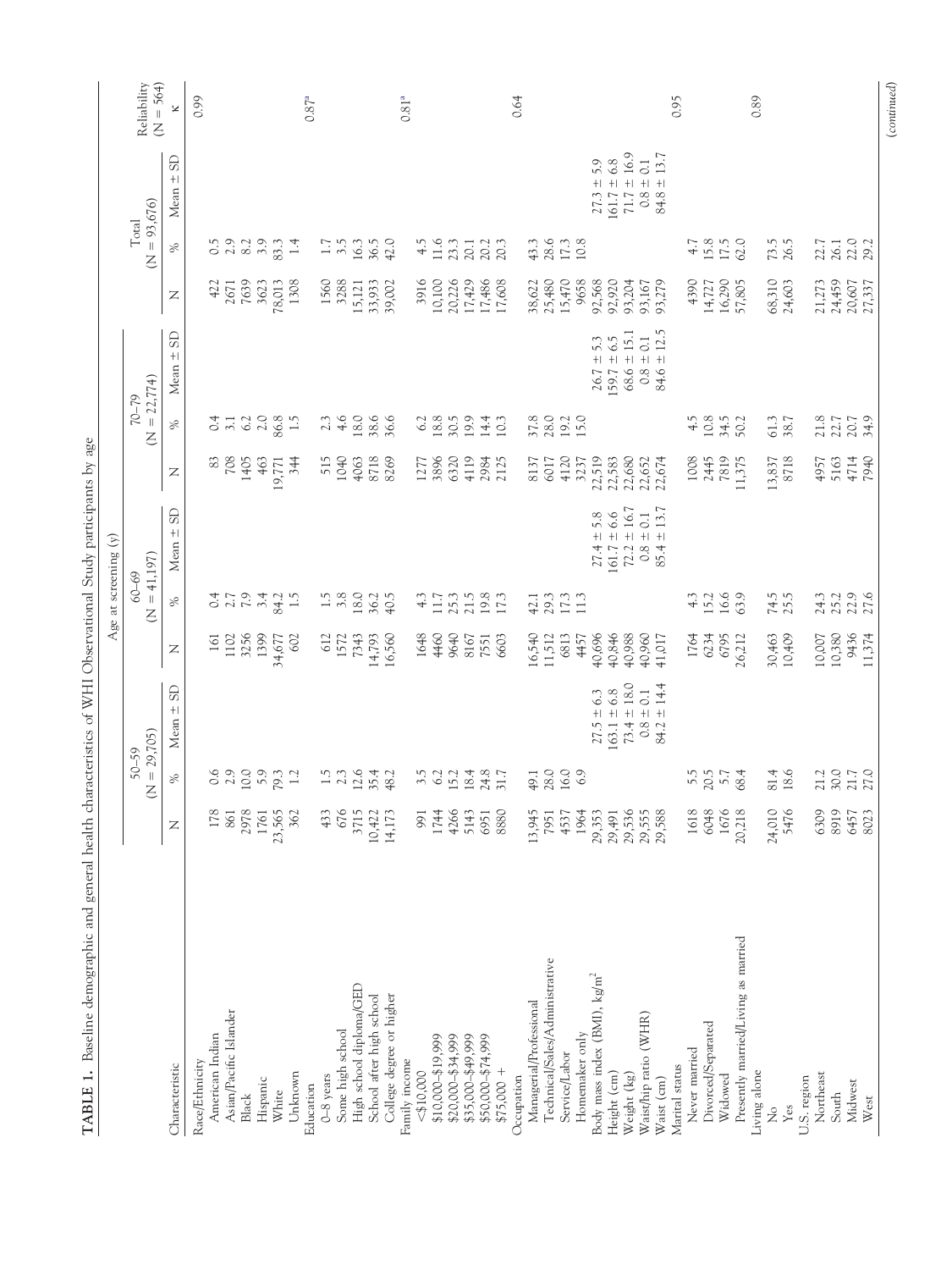|                                    |                |                              |                         |                          |                     | Age at screening (y)               |              |                        |                    |                  |                           |                                    |                   |
|------------------------------------|----------------|------------------------------|-------------------------|--------------------------|---------------------|------------------------------------|--------------|------------------------|--------------------|------------------|---------------------------|------------------------------------|-------------------|
|                                    |                | 50-59                        |                         |                          | $60 - 69$           |                                    |              | $70 - 79$              |                    |                  | Total                     |                                    | Reliability       |
|                                    |                | $= 29,705$<br>Z              |                         |                          | $\overline{z}$      | $= 41,197$                         |              | $\overline{z}$         | $= 22,774$         |                  | $(N = 93,676)$            |                                    | $(N = 564)$       |
| Characteristic                     | Z              | $\%$                         | <b>GS</b><br>Mean $\pm$ | $\mathsf{Z}$             | $\gg$               | <b>GS</b><br>$\bf + \bf  $<br>Mean | Z            | $\%$                   | GS<br>$+1$<br>Mean | $\mathsf{Z}$     | $\%$                      | <b>GS</b><br>$\bf + \bf  $<br>Mean | ×                 |
| Years lived in current state       |                |                              |                         |                          |                     |                                    |              |                        |                    |                  |                           |                                    | 0.73 <sup>a</sup> |
| $\sqrt{2}$                         | 1297           |                              |                         | 1439                     | 3.5                 |                                    | 586          | $2.6$ $3.3$            |                    | 3322             | 3.6                       |                                    |                   |
| $5 - 9$                            | 1447           | 4.9                          |                         | 1401                     | 3.4                 |                                    | 736          |                        |                    | 3584             |                           |                                    |                   |
| $10-19$                            | 3298           | 11.2                         |                         | 2749                     | 6.7                 |                                    | 1393         | 6.2                    |                    | <b>7440</b>      | 8.0                       |                                    |                   |
| $20+$                              | 23,468         | 79.5                         |                         | 35,330                   | 86.3                |                                    | 19,882       | 88.0                   |                    | 78,680           | 84.6                      |                                    |                   |
| Born in the U.S.                   |                |                              |                         |                          |                     |                                    |              |                        |                    |                  |                           |                                    | 1.00              |
| ż                                  |                | $\frac{8.2}{91.8}$           |                         | 2876                     |                     |                                    | 1504         |                        |                    | 6802             |                           |                                    |                   |
| $\mathbf{Yes}$                     | 2422<br>27,098 |                              |                         | 38,053                   | 7.0                 |                                    | 21,130       | $6.6$<br>93.4          |                    | 86,281           | 7.3                       |                                    |                   |
| U.S. region of birth               |                |                              |                         |                          |                     |                                    |              |                        |                    |                  |                           |                                    | 0.99              |
| Not born in U.S.                   |                | $\,8.3$                      |                         |                          |                     |                                    | 1504         | $6.7$                  |                    | 6802             |                           |                                    |                   |
| Northeast                          | 2422<br>7769   | 26.3<br>27.3<br>24.4         |                         | 2876<br>11,807<br>12,144 | 7.1<br>29.9<br>29.9 |                                    | 6187         | 27.5                   |                    | 25,763<br>27,077 | 7.9                       |                                    |                   |
| Midwest                            | 7970           |                              |                         |                          |                     |                                    | 6963         |                        |                    |                  | 29.3                      |                                    |                   |
| South                              | 7156           |                              |                         | 8683                     | 21.3                |                                    | 4479         | 19.9<br>15.0           |                    | 20,318           | 22.0                      |                                    |                   |
| West                               | 3972           | 13.6                         |                         | 5160                     | 12.7                |                                    | 3366         |                        |                    | 12,498           | 13.5                      |                                    |                   |
| Smoking                            |                |                              |                         |                          |                     |                                    |              |                        |                    |                  |                           |                                    | 0.94              |
| Never smoked                       | 14,427         | 49.1                         |                         |                          |                     |                                    | 12,350       |                        |                    |                  |                           |                                    |                   |
| Past smoker                        | 12,570         | 42.8                         |                         | 20,246<br>17,884         | 44.0                |                                    | 9060         | 55.4<br>40.6           |                    | 47,023<br>39,514 | 50.9<br>42.8              |                                    |                   |
| Current smoker                     | 2386           | $8.1\,$                      |                         | 2503                     | 6.2                 |                                    | 902          | 4.0                    |                    | 5791             | 63                        |                                    |                   |
| Years as a child lived with smoker |                |                              |                         |                          |                     |                                    |              |                        |                    |                  |                           |                                    | 0.83 <sup>a</sup> |
| Never lived with a smoker          | 8375           |                              |                         |                          | 36.1                |                                    | 10,234       |                        |                    | 33,137           |                           |                                    |                   |
| $\overline{\vee}$                  | 269            | $28.7$<br>0.9<br>3.1         |                         | 14,528                   | $\circ$             |                                    | $200\,$      |                        |                    | 819              | 36.2<br>0.9               |                                    |                   |
| $\overline{1}$                     | 895            |                              |                         | 1138                     | 2.8                 |                                    | 569          |                        |                    | 2602             | $2.8\,$                   |                                    |                   |
| $5-9$                              |                | 6.5                          |                         |                          |                     |                                    |              |                        |                    | 5246             |                           |                                    |                   |
| $10 - 18$                          | 1891<br>17,704 | 60.8                         |                         | 2241<br>21,979           | 54.6                |                                    | 1114<br>9953 | $40.9001$<br>$40.9001$ |                    | 49,636           | 54.3                      |                                    |                   |
| Years as adult lived with smoker   |                |                              |                         |                          |                     |                                    |              |                        |                    |                  |                           |                                    | $0.73^{a}$        |
| Never lived with a smoker          | 8573           |                              |                         | 10,114                   |                     |                                    | 5675         |                        |                    | 24,362           |                           |                                    |                   |
| $\overline{\vee}$                  | 793            | 29.7<br>21.7<br>11.1<br>11.6 |                         | $775$                    | $24.8$<br>1.9       |                                    | 444          | 253<br>253<br>25       |                    | 2012             | $26.3$<br>$2.2$<br>$9.9$  |                                    |                   |
| $1 - 4$                            | 3801           |                              |                         | 3707                     | $\overline{9}$ .    |                                    | 1647         |                        |                    | 9155             |                           |                                    |                   |
| $5-9$                              | 3404           |                              |                         | 3550                     | 8.7                 |                                    | 1619         |                        |                    | 8573             | 9.3                       |                                    |                   |
| $10-19$                            | 5145           | 17.5                         |                         | 6588                     | 16.2                |                                    | 2917         |                        |                    |                  |                           |                                    |                   |
| $20 - 29$                          | 3868           | 13.2                         |                         | 6526                     | 16.0                |                                    | 3494         | $13.0$<br>$15.4$       |                    | 14,650<br>13,888 | 15.8                      |                                    |                   |
| $30 - 39$                          | 2804           | $9.5$<br>3.5                 |                         | 4949                     | 12.2                |                                    | 3015         |                        |                    | 10,768           | 11.6                      |                                    |                   |
| $rac{+}{4}$                        | 1015           |                              |                         | 4498                     | $\frac{10}{2}$      |                                    | 3620         | 16.1                   |                    | 9133             | 9.9                       |                                    |                   |
| Years worked with smoker           |                |                              |                         |                          |                     |                                    |              |                        |                    |                  |                           |                                    | $0.63^{a}$        |
| Never worked with a smoker         | 7040           | 24.0                         |                         | 10,034                   | 24.7                |                                    | 6269<br>758  |                        |                    | 23,343           | 25.3                      |                                    |                   |
| $\overline{\vee}$                  | 1223           | 4.2                          |                         | 1396                     | 3.4                 |                                    |              |                        |                    | 3377             |                           |                                    |                   |
| $\overline{1}$                     | 5509           | 18.8                         |                         | 6039                     | 14.9                |                                    | 2969         |                        |                    |                  |                           |                                    |                   |
| $5-9$                              | 5314           | 18.1                         |                         | 6134                     | 15.1                |                                    | 2856         |                        |                    | 14,517<br>14,304 | $3.7$<br>$15.7$<br>$15.5$ |                                    |                   |
| $10-19$                            | 5653           | 19.3                         |                         | 7870                     | 19.4                |                                    | 3885         | 2733<br>23325325       |                    | 17,408           | 18.8                      |                                    |                   |
| $20 - 29$                          | 3241           | 11.0                         |                         | 5403                     | 13.3                |                                    | 3078         |                        |                    | 11,722           |                           |                                    |                   |
| $30 - 39$                          | 1129           |                              |                         | 2555                     | 6.3                 |                                    |              |                        |                    |                  |                           |                                    |                   |
| $+0+$                              | 243            | $3.\overline{8}$             |                         | 1225                     | 3.0                 |                                    | 1557<br>1058 | $6.9 + 7$              |                    | 5241<br>2526     | $5.7$<br>2.7              |                                    |                   |

TABLE 1. Continued **TABLE 1.** *Continued*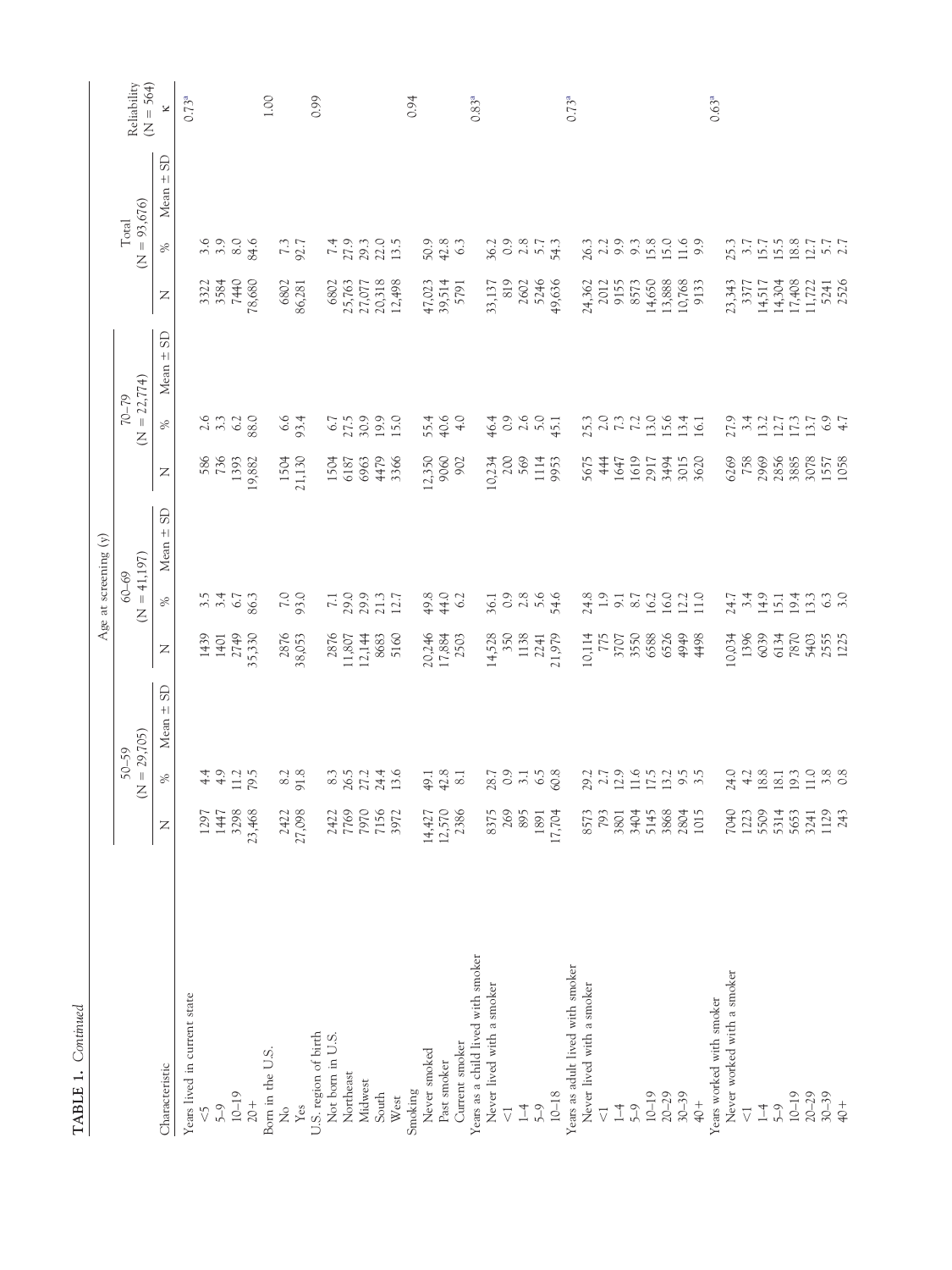| Alcohol intake                                     |              |                                     |                                                 |                                       |                                                             |                                |                                                                                                   |                                      |                   |
|----------------------------------------------------|--------------|-------------------------------------|-------------------------------------------------|---------------------------------------|-------------------------------------------------------------|--------------------------------|---------------------------------------------------------------------------------------------------|--------------------------------------|-------------------|
| Never drinker                                      | 2736         |                                     |                                                 |                                       |                                                             |                                |                                                                                                   |                                      |                   |
| Past drinker                                       | 5303         |                                     |                                                 |                                       |                                                             |                                |                                                                                                   |                                      |                   |
|                                                    |              |                                     |                                                 |                                       |                                                             |                                |                                                                                                   |                                      |                   |
| $<1$ drink per mo                                  | 3869         |                                     |                                                 |                                       |                                                             |                                |                                                                                                   |                                      |                   |
| $<$ 1 drink per wk                                 | 6143         |                                     |                                                 |                                       |                                                             |                                |                                                                                                   |                                      |                   |
| $1 - < 7$ drinks per wk                            | 8059         |                                     |                                                 |                                       |                                                             |                                |                                                                                                   |                                      |                   |
| $7 +$ drinks per wk                                | 3448         | 9.3<br>17.3<br>19.2<br>17.1         | 4566<br>7534<br>4567<br>4874<br>10,5487<br>5487 | $113.4$<br>$13.7$<br>$13.8$<br>$13.4$ | 3175<br>4718<br>47296<br>4369<br>5774<br>2774               | $14.0$<br>2021<br>2021<br>2021 | $\begin{array}{l} 10,477 \\ 17,555 \\ 10,733 \\ 18,728 \\ 18,728 \\ 23,842 \\ 11,709 \end{array}$ | 13911366<br>1311366                  |                   |
| Physical activity                                  |              |                                     |                                                 |                                       |                                                             |                                |                                                                                                   |                                      | 0.67 <sup>a</sup> |
|                                                    | 4213         |                                     |                                                 |                                       |                                                             |                                |                                                                                                   |                                      |                   |
| No activity                                        |              |                                     |                                                 |                                       |                                                             |                                |                                                                                                   |                                      |                   |
| Some activity                                      | 10,432       |                                     |                                                 |                                       |                                                             |                                |                                                                                                   |                                      |                   |
| 2-<4 episodes per wk of moderate + activity        | 5304         | $14.3$<br>$5.5$<br>$18.1$<br>$32.1$ | 5343<br>15,560<br>12,144                        | 13.1<br>38.2<br>18.9                  | 3081<br>9656<br>4103<br>5682                                | 13.7<br>12.2<br>13.2           | $\begin{array}{c} 12,637 \\ 35,648 \\ 17,093 \\ 27,251 \end{array}$                               | $13.5$<br>$13.5$<br>$13.5$<br>$29.4$ |                   |
| 4 + episodes per wk of moderate + activity         | 9425         |                                     |                                                 |                                       |                                                             |                                |                                                                                                   |                                      |                   |
| Total expenditure/wk from physical activity (METs) |              |                                     |                                                 |                                       |                                                             |                                |                                                                                                   |                                      | $0.77^{a}$        |
| $0 - 1.5$                                          | 5904         |                                     |                                                 |                                       |                                                             |                                |                                                                                                   |                                      |                   |
| $>1.5-8$                                           | 7215         |                                     |                                                 |                                       |                                                             |                                |                                                                                                   |                                      |                   |
|                                                    |              |                                     |                                                 |                                       |                                                             |                                |                                                                                                   |                                      |                   |
| $>8 - 19$                                          | 8400<br>7855 | 2.01<br>24.6<br>28.67               | 7602<br>10,089<br>12,119<br>10,923              | $18.7$<br>$24.8$<br>$26.8$            | $\begin{array}{c} 4382 \\ 6026 \\ 6686 \\ 5428 \end{array}$ | 19.5<br>26.8<br>29.7<br>24.1   | 17,888<br>23,330<br>27,205<br>24,206                                                              | 19.1<br>20.1<br>20.1<br>20.1         |                   |
| >19                                                |              |                                     |                                                 |                                       |                                                             |                                |                                                                                                   |                                      |                   |
| Hours/day spent sitting, sleeping or lying down    |              |                                     |                                                 |                                       |                                                             |                                |                                                                                                   |                                      | 0.60 <sup>a</sup> |
| $4 - 12.5$                                         | 6364         |                                     |                                                 |                                       |                                                             |                                |                                                                                                   |                                      |                   |
| $13 - 14.5$                                        | 4408         | 21.7<br>15.0<br>16.5<br>16.9        | 9569<br>7564<br>15,686                          | 23.5<br>18.5<br>38.5                  | 5586<br>4355<br>4008<br>7926                                | 245<br>2053<br>2053            | 21,519<br>16,327<br>17,400<br>37,388                                                              | $21.68$<br>$12.84$                   |                   |
| 15-16.5                                            |              |                                     |                                                 |                                       |                                                             |                                |                                                                                                   |                                      |                   |
|                                                    | 4837         |                                     |                                                 |                                       |                                                             |                                |                                                                                                   |                                      |                   |
| $17+$                                              | 13,776       |                                     |                                                 |                                       |                                                             |                                |                                                                                                   |                                      |                   |
| Any supplement use                                 |              |                                     |                                                 |                                       |                                                             |                                |                                                                                                   |                                      |                   |
| $\mathcal{\overset{\circ}{z}}$                     | 9287         |                                     |                                                 |                                       |                                                             |                                |                                                                                                   |                                      |                   |
| Yes                                                | 20,418       | 31.3                                | 10,7452<br>30,452                               | 26.1                                  | 5535                                                        | 24.3                           | 25,567<br>68,109                                                                                  | 27.3                                 |                   |
| Multivitamin use (with or without minerals)        |              |                                     |                                                 |                                       |                                                             |                                |                                                                                                   |                                      |                   |
|                                                    |              |                                     |                                                 |                                       |                                                             |                                |                                                                                                   |                                      |                   |
| $\frac{1}{2}$                                      | 18,261       | 51.5<br>38.5                        | 23,682<br>17,515                                | 57.5<br>42.5                          | 12,897<br>9877                                              | 56.6<br>43.4                   | 54,840<br>38,836                                                                                  | 58.5<br>41.5                         |                   |
| Yes                                                | 11,444       |                                     |                                                 |                                       |                                                             |                                |                                                                                                   |                                      |                   |
| Vitamin C as single supplement                     |              |                                     |                                                 |                                       |                                                             |                                |                                                                                                   |                                      |                   |
| $\frac{1}{2}$                                      | 21,975       |                                     |                                                 |                                       |                                                             |                                |                                                                                                   |                                      |                   |
| Yes                                                | 7730         | 74.0                                | 28,825<br>12,372                                | 70.0                                  | 15,794<br>6980                                              | 69.4<br>30.6                   | 66,594<br>27,082                                                                                  | 71.1<br>28.9                         |                   |
| Vitamin E as single supplement                     |              |                                     |                                                 |                                       |                                                             |                                |                                                                                                   |                                      |                   |
| $\mathop{z}\limits^{\circ}$                        | 20,859       |                                     |                                                 |                                       |                                                             |                                |                                                                                                   |                                      |                   |
| Yes                                                | 8846         | 70.2<br>29.8                        | 26,835<br>14,362                                | 65.1<br>34.9                          | 14,638<br>8136                                              | 64.3                           | $62,332$<br>31,344                                                                                | 66.5<br>33.5                         |                   |
|                                                    |              |                                     |                                                 |                                       |                                                             |                                |                                                                                                   |                                      |                   |
| Calcium as single supp (including antacids)        |              |                                     |                                                 |                                       |                                                             |                                |                                                                                                   |                                      |                   |
| $\frac{1}{2}$                                      | 21,894       |                                     |                                                 |                                       |                                                             |                                |                                                                                                   |                                      |                   |
| Yes                                                | 7811         | 73.7                                | 29,194<br>12,003                                | $70.9$<br>$29.1$                      | 15,902<br>6872                                              | 69.8<br>30.2                   | 66,990<br>26,686                                                                                  | $71.5$<br>28.5                       |                   |
| Single supplement (not vitamin C, E, or calcium)   |              |                                     |                                                 |                                       |                                                             |                                |                                                                                                   |                                      |                   |
| $\frac{1}{2}$                                      | 17,926       |                                     | 23,709<br>17,488                                |                                       |                                                             |                                | 54,898<br>38,978                                                                                  |                                      |                   |
|                                                    |              | 50.3                                |                                                 | 57.6<br>42.4                          | 13,063<br>9711                                              | 57.4<br>42.6                   |                                                                                                   | 58.4<br>41.6                         |                   |
| Yes                                                | 11,779       |                                     |                                                 |                                       |                                                             |                                |                                                                                                   |                                      |                   |
| <sup>a</sup> Weighted kappa.                       |              |                                     |                                                 |                                       |                                                             |                                |                                                                                                   |                                      |                   |
|                                                    |              |                                     |                                                 |                                       |                                                             |                                |                                                                                                   |                                      |                   |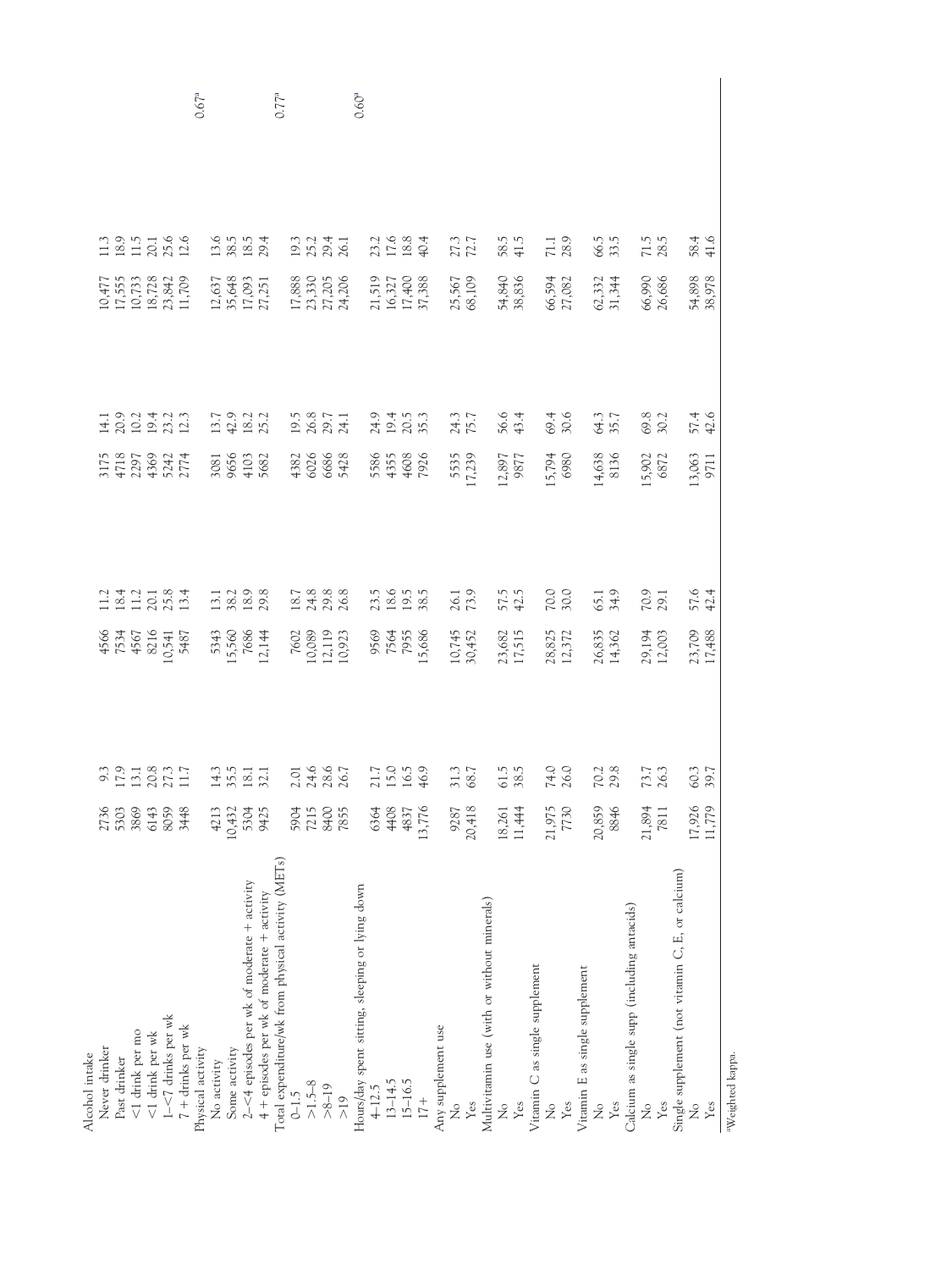<span id="page-5-0"></span>

| $\frac{1}{2}$                      | <b>ATASCET</b> | on ma                       |                            |                      |                                                      | way participan<br>Age at screening (y) | ý                |                                     |                              |                  |                                   |                            |
|------------------------------------|----------------|-----------------------------|----------------------------|----------------------|------------------------------------------------------|----------------------------------------|------------------|-------------------------------------|------------------------------|------------------|-----------------------------------|----------------------------|
|                                    |                | $(N = 29,705)$<br>$50 - 59$ |                            |                      | $60 - 69$<br>Z                                       | $= 41,197$                             |                  | $= 22,774$<br>$70 - 79$<br>Z        |                              |                  | $(N = 93,676)$<br>Total           | $(N = 564)$<br>Reliability |
| Reproductive and Medical History   | $\mathbb Z$    | %                           | <b>GS</b><br>$+1$<br>Mean: | $\mathbb{Z}$         | %                                                    | $\Omega$<br>$+$<br>Mean                | $\mathbb{Z}$     | $\%$                                | <b>GS</b><br>$\bf +$<br>Mean | $\mathbb{Z}$     | $+$<br>Mean<br>$\%$               | $\approx$<br><b>GS</b>     |
| $H$ ysterectomy <sup>b</sup>       |                |                             |                            |                      |                                                      |                                        |                  |                                     |                              |                  |                                   | 0.95                       |
| $\frac{1}{2}$                      | 18,047         | 60.8                        |                            | 23,694               | 57.6<br>42.4                                         |                                        | 12,702           | 55.8                                |                              | 54,443           | 58.2                              |                            |
| Yes                                | 11,628         | 39.2                        |                            | 17,463               |                                                      |                                        | 10,056           | 44.2                                |                              | 39,147           | 41.8                              |                            |
| Age at hysterectomy $(y)$          |                |                             |                            |                      |                                                      |                                        |                  |                                     |                              |                  |                                   | 0.92 <sup>a</sup>          |
| Not hysterectomized                | 18,047         | 60.9                        |                            | 23,694               |                                                      |                                        | 12,702           | 55.9                                |                              | 54,443           | 58.3                              |                            |
| < 40                               | 4918           | 16.6                        |                            | 5367                 |                                                      |                                        | 2174             |                                     |                              | 12,459           | 13.3                              |                            |
| 40-49                              | 5090           | 17.2                        |                            | 7677                 |                                                      |                                        | 4025             |                                     |                              | 16,792           | 18.0                              |                            |
| $50 - 54$                          | 1297           | $4.4$                       |                            | 2167                 |                                                      |                                        | 1635             |                                     |                              | 5099             | 5.5                               |                            |
| 55+                                | 285            | $1.0\,$                     |                            | 2191                 | $57.7$<br>$13.7$<br>$0.7$<br>$0.7$<br>$0.7$<br>$0.7$ |                                        | 2175             | 9.773.6                             |                              | 4651             | 5.0                               |                            |
| Ever pregnant                      |                |                             |                            |                      |                                                      |                                        |                  |                                     |                              |                  |                                   | 0.98                       |
| $\stackrel{\circ}{\mathbf{Z}}$     | 3272           | $11.0$                      |                            | 3660                 | $8.9\,$                                              |                                        | 2425             |                                     |                              | 9357             |                                   |                            |
| Yes                                | 26,348         | 89.0                        |                            | 37,404               | 91.1                                                 |                                        | 20,252           | $10.7$<br>89.3                      |                              | 84,004           | 10.0                              |                            |
| Age at first birth $(y)^c$         |                |                             |                            |                      |                                                      |                                        |                  |                                     |                              |                  |                                   | $0.86^{a}$                 |
| Never had term pregnancy           | 1134           | 4.7                         |                            | 859                  |                                                      |                                        | 544              | 3.1                                 |                              | 2537             |                                   |                            |
| $<20$                              | 4301           | 17.9                        |                            | 4758                 | $2.6$<br>14.3                                        |                                        | 1458             | 8.4                                 |                              |                  | $3.4$<br>14.1                     |                            |
| $20 - 29$                          | 16,664         | 69.2                        |                            | 24,962               |                                                      |                                        | 12,887           |                                     |                              | 10,517<br>54,513 |                                   |                            |
| $30 +$                             | 1969           | 8.2                         |                            | 2763                 | $74.9$<br>8.3                                        |                                        | 2473             | 74.2<br>14.2                        |                              | 7205             | $72.9$<br>9.6                     |                            |
| Number of pregnancies              |                |                             |                            |                      |                                                      |                                        |                  |                                     |                              |                  |                                   | 0.97 <sup>a</sup>          |
|                                    |                |                             |                            |                      |                                                      |                                        |                  |                                     |                              | 9357             |                                   |                            |
| Never pregnant                     | 3272           | 11.1                        |                            | 3660                 | $\begin{array}{c} 0.9 \\ 6.0 \end{array}$            |                                        | 2425             |                                     |                              |                  |                                   |                            |
|                                    | 2632           | 8.9                         |                            | 2449                 |                                                      |                                        | 1699             |                                     |                              | 6780             |                                   |                            |
| $2-4$                              | 18,845         | 63.7                        |                            | 23,844<br>11,021     | 58.2                                                 |                                        | 13,090           | $10.7$<br>$7.5$<br>$57.9$<br>$23.9$ |                              | 55,779<br>21,251 | 10.0<br>7.3<br>59.2.8             |                            |
| $\frac{+}{5}$                      | 4819           | 16.3                        |                            |                      | 26.9                                                 |                                        | 5411             |                                     |                              |                  |                                   |                            |
| Number of live births              |                |                             |                            |                      |                                                      |                                        |                  |                                     |                              |                  |                                   | $0.98^{\rm b}$             |
| Never pregnant                     | 3272           | 111                         |                            | 3660                 | $8.9$<br>$2.2$                                       |                                        | 2425             | $10.7$<br>$2.6$<br>$9.6$            |                              | 9357             |                                   |                            |
| None                               | 1186           | 4.0                         |                            | 920                  |                                                      |                                        | 591              |                                     |                              | 2697             |                                   |                            |
|                                    | 3405           | 11.5                        |                            | 3208                 | $7.8\,$                                              |                                        | 2166             |                                     |                              | 8779             | $10.1$<br>$2.9$<br>$5.4$<br>$5.2$ |                            |
| $2-4$                              | 19,581         | 66.4                        |                            | 26,776               | 65.5                                                 |                                        | 14,317           |                                     |                              | 60,674           |                                   |                            |
| $\frac{+}{5}$                      | 2066           | 7.0                         |                            | 6340                 |                                                      |                                        | 3094             | 63.4                                |                              | 11,500           | 12.4                              |                            |
| Any induced abortions <sup>c</sup> |                |                             |                            |                      |                                                      |                                        |                  |                                     |                              |                  |                                   | 0.71                       |
| Pregnant, never had an abortion    | 21,658         | 86.5                        |                            | 32,289               | 92.9                                                 |                                        | 17,520           | 94.0                                |                              | 71,467           | 91.1                              |                            |
| One or more abortions              | 3385           | 13.5                        |                            | 2464                 | $\overline{7.1}$                                     |                                        | 1116             | 6.0                                 |                              | 6965             | 8.9                               |                            |
| Number of months breastfed         |                |                             |                            |                      |                                                      |                                        |                  |                                     |                              |                  |                                   | $0.89^{\rm a}$             |
| Never breastfed                    | 15,316         | 52.1                        |                            |                      | 49.2                                                 |                                        | 10,178           | 45.8                                |                              |                  | 49.3                              |                            |
| $1 - 6$                            | 6892           | 23.4                        |                            | 19,949<br>10,707     | 26.4                                                 |                                        | 6269             | 28.2                                |                              | 45,443<br>23,868 | 25.9                              |                            |
| $7 - 12$                           | 3313           | $11.3$                      |                            | 4322                 |                                                      |                                        | 2613             | $11.7$                              |                              | 10,248           | $\Xi$                             |                            |
| $13 - 23$                          | 2396           |                             |                            |                      |                                                      |                                        | 1918             |                                     |                              | 7762             |                                   |                            |
| $24 +$                             | 1487           | $\frac{8.1}{5.1}$           |                            | 3448<br>2152         | $\frac{6}{5}$ .3                                     |                                        | 1261             | $8.6$<br>5.7                        |                              | 4900             | 8.3                               |                            |
| Age at tubal ligation (y)          |                |                             |                            |                      |                                                      |                                        |                  |                                     |                              |                  |                                   | 0.94                       |
| Never had tubal ligation           | 20,509         | 69.5                        |                            |                      | 86.9                                                 |                                        | 21,259           | 94.3                                |                              | 77,290           | 83.2                              |                            |
| $30$                               | 1154           | 3.9                         |                            | 35,522<br>844        |                                                      |                                        | 324              | $\overline{14}$                     |                              | 2322             | 2.5                               |                            |
| $30 - 34$                          | 2964           | 10.0                        |                            |                      | $\begin{array}{c} 2.1 \\ 2.6 \\ 4.1 \end{array}$     |                                        | 395              |                                     |                              | 4417             | $4.8$                             |                            |
| $35 - 39$                          | 3298           | 11.2                        |                            |                      |                                                      |                                        |                  | $1.8\phantom{0}$ $1.6\phantom{0}$   |                              | 5335             | 5.7                               |                            |
| 40-44                              | 1343           |                             |                            | 1058<br>1679<br>1380 | 3.4                                                  |                                        | 358<br>155<br>54 | 0.7                                 |                              | 2878             | $3.1$<br>$0.8$                    |                            |
| 45+                                | 246            | $4.6$<br>0.8                |                            |                      |                                                      |                                        |                  |                                     |                              | 704              |                                   |                            |

Table 2. Baseline reproductive and medical history status of WHI Observational Study participants by age **Table 2.** Baseline reproductive and medical history status of WHI Observational Study participants by age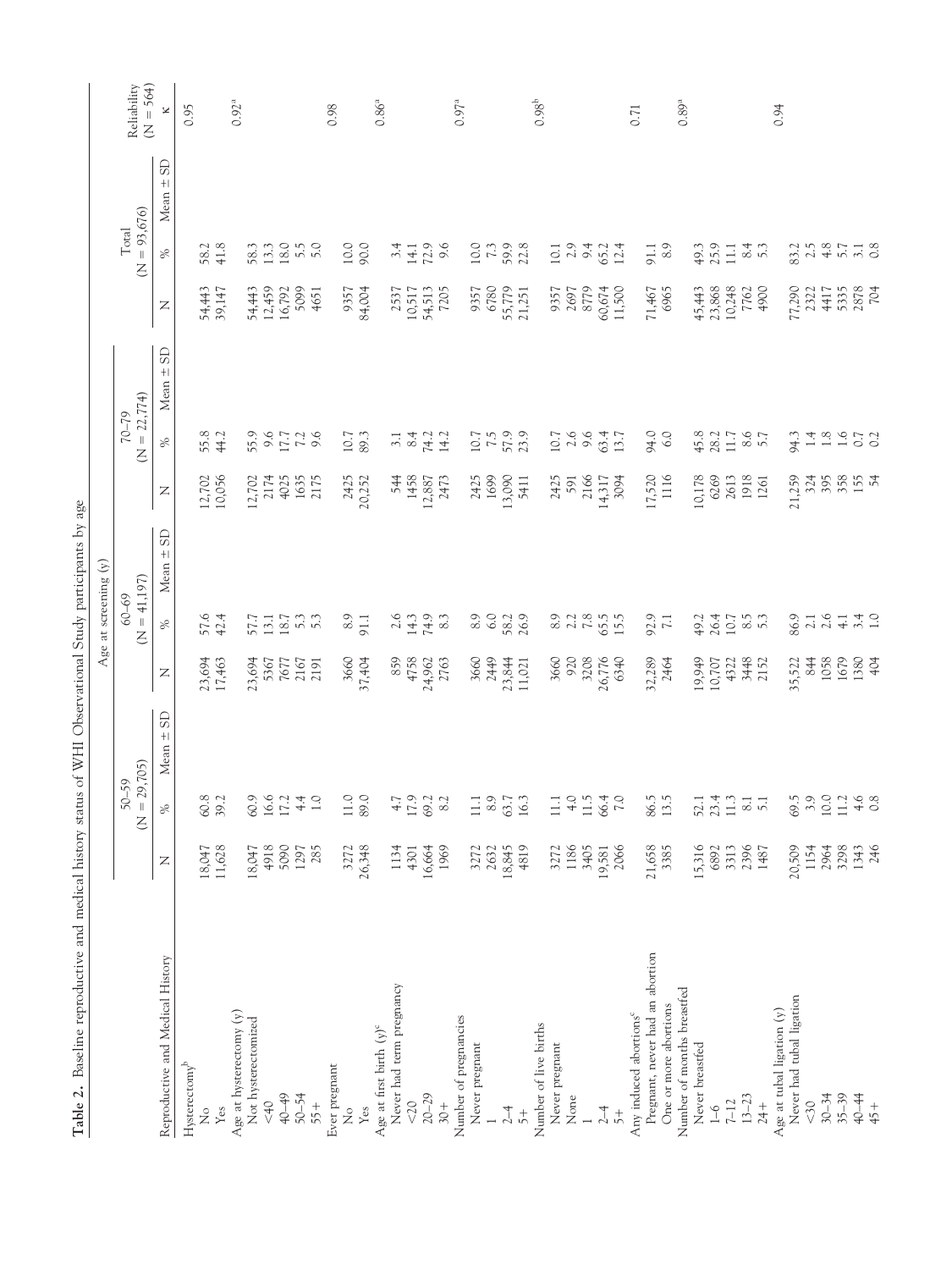| Age last had any menstrual bleeding (y) |        |                                                            |                  |                                                |                                                                                                                                                                                                                                                                                                                                                   |                 |                                                                         |                                                                                  |                  |                                                         |                                      |                  | $0.83^{a}$ |
|-----------------------------------------|--------|------------------------------------------------------------|------------------|------------------------------------------------|---------------------------------------------------------------------------------------------------------------------------------------------------------------------------------------------------------------------------------------------------------------------------------------------------------------------------------------------------|-----------------|-------------------------------------------------------------------------|----------------------------------------------------------------------------------|------------------|---------------------------------------------------------|--------------------------------------|------------------|------------|
| &0                                      | 4207   |                                                            |                  |                                                |                                                                                                                                                                                                                                                                                                                                                   |                 | 1904                                                                    |                                                                                  |                  |                                                         |                                      |                  |            |
| 40-44                                   | 3329   |                                                            |                  |                                                |                                                                                                                                                                                                                                                                                                                                                   |                 |                                                                         |                                                                                  |                  |                                                         |                                      |                  |            |
| $45 - 49$                               | 6120   | 15.8<br>12.3<br>10.9<br>10.9                               |                  |                                                |                                                                                                                                                                                                                                                                                                                                                   |                 |                                                                         |                                                                                  |                  | 10,836<br>11,644<br>18,416<br>10,709<br>10,709          | 12.6<br>13.5<br>12.5<br>12.5         |                  |            |
| $50 - 54$                               | 10,080 |                                                            |                  |                                                |                                                                                                                                                                                                                                                                                                                                                   |                 |                                                                         |                                                                                  |                  |                                                         |                                      |                  |            |
| 55-59                                   | 2894   |                                                            |                  |                                                |                                                                                                                                                                                                                                                                                                                                                   |                 |                                                                         |                                                                                  |                  |                                                         |                                      |                  |            |
| $60+$                                   |        |                                                            |                  | 4725<br>5448<br>7724<br>12,384<br>5137<br>5137 | $\begin{array}{c}\n 14.7 \\  24.7 \\  34.7 \\  45.7 \\  56.7 \\  67.7 \\  76.7 \\  76.7 \\  76.7 \\  76.7 \\  76.7 \\  76.7 \\  76.7 \\  76.7 \\  76.7 \\  76.7 \\  76.7 \\  76.7 \\  76.7 \\  76.7 \\  76.7 \\  76.7 \\  76.7 \\  76.7 \\  76.7 \\  76.7 \\  76.7 \\  76.7 \\  76.7 \\  76.7 \\  76.7 \\  76.7 \\  76.7 \\  76.7 \\  76.7 \\  7$ |                 | 2867<br>4572<br>7678<br>1355<br>1355                                    | 9.0<br>13.0<br>13.0<br>12.1<br>6.4                                               |                  | 4023                                                    | 4.7                                  |                  |            |
| Current health care provider            |        |                                                            |                  |                                                |                                                                                                                                                                                                                                                                                                                                                   |                 |                                                                         |                                                                                  |                  |                                                         |                                      |                  | 0.59       |
| $\frac{1}{2}$                           | 2002   |                                                            |                  |                                                |                                                                                                                                                                                                                                                                                                                                                   |                 |                                                                         |                                                                                  |                  |                                                         |                                      |                  |            |
| Yes                                     | 27,414 | 6.8<br>93.2                                                |                  | 1994<br>38,812                                 | $4.9$<br>95.1                                                                                                                                                                                                                                                                                                                                     |                 | 798<br>21,731                                                           | $3.5$<br>96.5                                                                    |                  | 4794<br>87,957                                          | 5.2<br>94.8                          |                  |            |
| $\triangleright$<br>Mammogram in last 2 |        |                                                            |                  |                                                |                                                                                                                                                                                                                                                                                                                                                   |                 |                                                                         |                                                                                  |                  |                                                         |                                      |                  |            |
| $\mathcal{\overset{\circ}{z}}$          | 3936   |                                                            |                  |                                                |                                                                                                                                                                                                                                                                                                                                                   |                 |                                                                         |                                                                                  |                  |                                                         |                                      |                  |            |
| Yes                                     | 24,979 | 13.6<br>86.4                                               |                  | 5217<br>34,828                                 | 13.0<br>87.0                                                                                                                                                                                                                                                                                                                                      |                 | 3557<br>18,355                                                          | $16.2$<br>83.8                                                                   |                  | $12,710$<br>78,162                                      | 14.0<br>86.0                         |                  |            |
| ⋗<br>Pap smear in last 3                |        |                                                            |                  |                                                |                                                                                                                                                                                                                                                                                                                                                   |                 |                                                                         |                                                                                  |                  |                                                         |                                      |                  |            |
| $\stackrel{\circ}{\mathbf{Z}}$          | 1109   |                                                            |                  |                                                | $8.5$<br>91.5                                                                                                                                                                                                                                                                                                                                     |                 |                                                                         |                                                                                  |                  | 4590                                                    |                                      |                  |            |
| Yes                                     | 15,625 | $6.6$<br>93.4                                              |                  | 1857<br>19,982                                 |                                                                                                                                                                                                                                                                                                                                                   |                 | 1624<br>9785                                                            | $14.2$<br>85.8                                                                   |                  | 45,392                                                  | 90.8                                 |                  |            |
| History of PHT use <sup>d</sup>         |        |                                                            |                  |                                                |                                                                                                                                                                                                                                                                                                                                                   |                 |                                                                         |                                                                                  |                  |                                                         |                                      |                  |            |
| Never                                   | 9854   |                                                            |                  |                                                |                                                                                                                                                                                                                                                                                                                                                   |                 |                                                                         |                                                                                  |                  |                                                         |                                      |                  |            |
| Past                                    | 2965   | 33.2<br>10.0<br>56.8                                       |                  | 16,906<br>5674<br>18,565                       | $41.1$<br>$13.3$<br>$45.1$                                                                                                                                                                                                                                                                                                                        |                 | 11,057<br>4493<br>7168                                                  | $48.7$<br>$9.8$<br>$31.6$                                                        |                  | 37,817<br>13,132<br>42,579                              | $40.4$<br>$14.0$<br>$45.5$           |                  |            |
| Current                                 | 16,846 |                                                            |                  |                                                |                                                                                                                                                                                                                                                                                                                                                   |                 |                                                                         |                                                                                  |                  |                                                         |                                      |                  |            |
| Total PHT duration (y)                  |        |                                                            |                  |                                                |                                                                                                                                                                                                                                                                                                                                                   |                 |                                                                         |                                                                                  |                  |                                                         |                                      |                  |            |
| Non-user                                | 9854   |                                                            |                  |                                                |                                                                                                                                                                                                                                                                                                                                                   |                 | $\begin{array}{r} 11,057 \\ 3791 \\ 1552 \\ 1447 \\ 147 \\ \end{array}$ |                                                                                  |                  |                                                         |                                      |                  |            |
| $\sqrt{2}$                              | 10,071 |                                                            |                  |                                                |                                                                                                                                                                                                                                                                                                                                                   |                 |                                                                         |                                                                                  |                  |                                                         |                                      |                  |            |
| $5 - 10$                                | 5830   |                                                            |                  |                                                |                                                                                                                                                                                                                                                                                                                                                   |                 |                                                                         |                                                                                  |                  |                                                         |                                      |                  |            |
| $10 - 5$                                | 2482   |                                                            |                  |                                                |                                                                                                                                                                                                                                                                                                                                                   |                 |                                                                         |                                                                                  |                  |                                                         |                                      |                  |            |
| $15+$                                   | 1467   |                                                            |                  | 16,906<br>6969<br>5262<br>5358<br>6701         | $1.98003$<br>$1.98003$                                                                                                                                                                                                                                                                                                                            |                 |                                                                         | $48.6$<br>$16.8$<br>$6.8$<br>$71.6$<br>$71.6$                                    |                  | 37,817<br>20,831<br>12,644<br>13,095<br>13,095          | $22.3990$<br>$21.5900$<br>$4.7900$   |                  |            |
| History of E-alone use <sup>d</sup>     |        |                                                            |                  |                                                |                                                                                                                                                                                                                                                                                                                                                   |                 |                                                                         |                                                                                  |                  |                                                         |                                      |                  |            |
| Never                                   | 19,266 |                                                            |                  |                                                |                                                                                                                                                                                                                                                                                                                                                   |                 |                                                                         |                                                                                  |                  |                                                         |                                      |                  |            |
| Past                                    | 2046   |                                                            |                  |                                                |                                                                                                                                                                                                                                                                                                                                                   |                 |                                                                         |                                                                                  |                  |                                                         |                                      |                  |            |
| Current                                 | 8356   | 64.9<br>6.9<br>28.2                                        |                  | 25,635<br>4735<br>10,787                       | 62.3<br>11.5<br>26.2                                                                                                                                                                                                                                                                                                                              |                 | 13, 43<br>4304<br>4979                                                  | 59.2<br>18.9<br>21.9                                                             |                  | 58,344<br>11,085<br>24,122                              | $62.4$<br>$11.8$<br>$25.8$           |                  |            |
| Total E-alone duration $(y)$            |        |                                                            |                  |                                                |                                                                                                                                                                                                                                                                                                                                                   |                 |                                                                         |                                                                                  |                  |                                                         |                                      |                  |            |
|                                         |        |                                                            |                  |                                                |                                                                                                                                                                                                                                                                                                                                                   |                 |                                                                         |                                                                                  |                  |                                                         |                                      |                  |            |
| Non-user                                | 19,266 |                                                            |                  |                                                |                                                                                                                                                                                                                                                                                                                                                   |                 |                                                                         |                                                                                  |                  |                                                         |                                      |                  |            |
| $\sqrt{2}$                              | 4768   | $310, 311$<br>$41$<br>$51$<br>$51$<br>$51$<br>$51$<br>$51$ |                  | 25,635<br>4798<br>2821<br>2785<br>5157         | $61.6$<br>$1.6$<br>$6.8$<br>$1.5$<br>$1.5$                                                                                                                                                                                                                                                                                                        |                 |                                                                         | 5<br>5<br>5<br>5<br>5<br>5<br>5<br>5<br>5<br>5<br>7<br>5<br>7<br>5<br>7<br>7<br> |                  | 58,344<br>12,664<br>6989                                | $62.3$<br>$75.7$<br>$75.7$<br>$11.0$ |                  |            |
| $5 - 10$                                | 2948   |                                                            |                  |                                                |                                                                                                                                                                                                                                                                                                                                                   |                 |                                                                         |                                                                                  |                  |                                                         |                                      |                  |            |
| $10 - 5$                                | 1511   |                                                            |                  |                                                |                                                                                                                                                                                                                                                                                                                                                   |                 |                                                                         |                                                                                  |                  |                                                         |                                      |                  |            |
| $15+$                                   | 1212   |                                                            |                  |                                                |                                                                                                                                                                                                                                                                                                                                                   |                 | $13,443$<br>3098<br>1220<br>1050<br>1050                                |                                                                                  |                  | 5346<br>10,332                                          |                                      |                  |            |
| History of E+P use <sup>d</sup>         |        |                                                            |                  |                                                |                                                                                                                                                                                                                                                                                                                                                   |                 |                                                                         |                                                                                  |                  |                                                         |                                      |                  |            |
| Never                                   | 18,443 |                                                            |                  |                                                |                                                                                                                                                                                                                                                                                                                                                   |                 |                                                                         |                                                                                  |                  |                                                         |                                      |                  |            |
| $\rm {Post}$                            | 2544   |                                                            |                  |                                                |                                                                                                                                                                                                                                                                                                                                                   |                 |                                                                         |                                                                                  |                  |                                                         |                                      |                  |            |
| Current                                 | 8705   | $62.1$<br>$8.6$<br>$2.3$                                   |                  | 29,519<br>3708<br>7950                         | $71.7$<br>9.0<br>9.3                                                                                                                                                                                                                                                                                                                              |                 | 19,128<br>1380<br>2252                                                  | $3, 0$<br>$6, 1$<br>$9, 9$                                                       |                  | $\begin{array}{c} 67,090 \\ 7632 \\ 18,907 \end{array}$ | $71.7$<br>8.2<br>20.2                |                  |            |
| Total $E+P$ duration $(y)$              |        |                                                            |                  |                                                |                                                                                                                                                                                                                                                                                                                                                   |                 |                                                                         |                                                                                  |                  |                                                         |                                      |                  |            |
| Non-user                                | 18,443 | 6114805                                                    |                  | 29,519<br>4628<br>3404<br>3537<br>1109         |                                                                                                                                                                                                                                                                                                                                                   |                 | 19,128<br>1580<br>695<br>630                                            |                                                                                  |                  | 67,090<br>13,370<br>1977<br>1977<br>1009<br>1000        | 7147471                              |                  |            |
| $\sqrt{2}$                              | 7162   |                                                            |                  |                                                |                                                                                                                                                                                                                                                                                                                                                   |                 |                                                                         |                                                                                  |                  |                                                         |                                      |                  |            |
| $5 - 10$                                | 3098   |                                                            |                  |                                                | $71.7$<br>$11.2$<br>8.3                                                                                                                                                                                                                                                                                                                           |                 |                                                                         | 83<br>83183<br>840                                                               |                  |                                                         |                                      |                  |            |
| $10 - 5$                                | 842    |                                                            |                  |                                                | 6.2                                                                                                                                                                                                                                                                                                                                               |                 |                                                                         |                                                                                  |                  |                                                         |                                      |                  |            |
| $15+$                                   | 159    |                                                            |                  |                                                |                                                                                                                                                                                                                                                                                                                                                   |                 | 741                                                                     |                                                                                  |                  |                                                         |                                      |                  |            |
| Systolic blood pressure (mm Hg)         | 29,665 |                                                            | $120.7 \pm 16.1$ |                                                |                                                                                                                                                                                                                                                                                                                                                   | $27.7 \pm 17.4$ | 22,740<br>5706<br>9764<br>7270                                          |                                                                                  | $133.8 \pm 18.6$ | 93,551<br>37,187<br>37,389<br>18,975                    |                                      | $127.0 \pm 18.0$ |            |
| $\leq 120$                              | 16,191 |                                                            |                  |                                                |                                                                                                                                                                                                                                                                                                                                                   |                 |                                                                         |                                                                                  |                  |                                                         |                                      |                  |            |
| $>120 - 140$                            | 10,297 | 54.7<br>34.7<br>10.7                                       |                  |                                                | 37.2<br>42.1<br>20.7                                                                                                                                                                                                                                                                                                                              |                 |                                                                         | $15.1$<br>$42.0$<br>$32.0$                                                       |                  |                                                         | $39.8$<br>$40.0$<br>$20.3$           |                  |            |
| $>140$                                  | 3177   |                                                            |                  | 41,146<br>15,290<br>17,328<br>8528             |                                                                                                                                                                                                                                                                                                                                                   |                 |                                                                         |                                                                                  |                  |                                                         |                                      |                  |            |

 $0.83^{\rm a}$ 

(*continued*)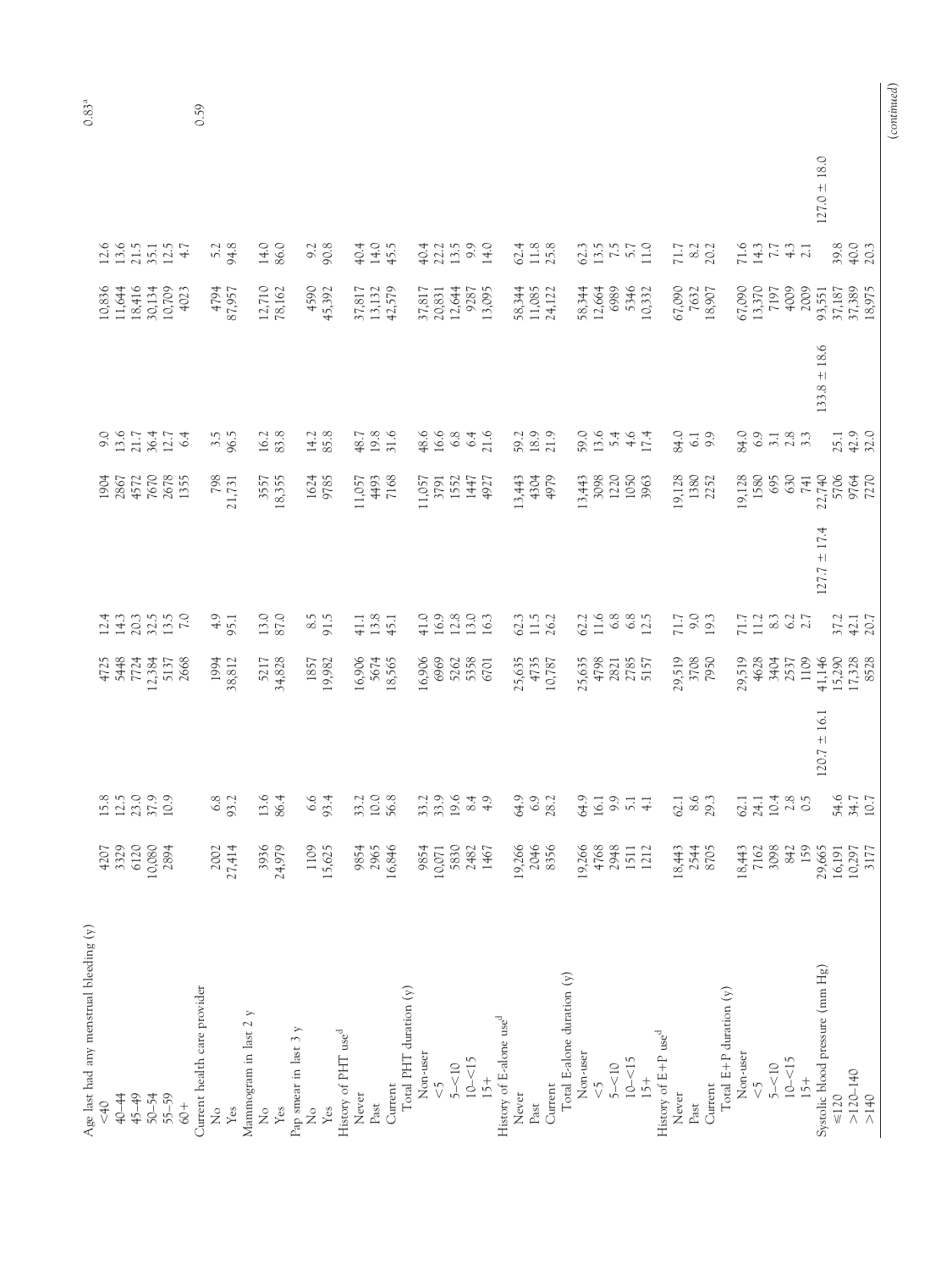| í      |
|--------|
|        |
| ٦<br>Í |

 $\overline{1}$ 

|                                               |        |                             |                     |              | Age at screening $(y)$      |                          |                    |                             |                |                  |                         |                         |                            |
|-----------------------------------------------|--------|-----------------------------|---------------------|--------------|-----------------------------|--------------------------|--------------------|-----------------------------|----------------|------------------|-------------------------|-------------------------|----------------------------|
|                                               |        | $(N = 29,705)$<br>$50 - 59$ |                     |              | $60 - 69$<br>$\overline{z}$ | $= 41,197$               |                    | $(N = 22,774)$<br>$62 - 22$ |                |                  | $(N = 93,676)$<br>Total |                         | Reliability<br>$(N = 564)$ |
| Reproductive and Medical History              | Z      | 里                           | GS<br>$+1$<br>Mean: | $\mathsf{Z}$ | $\%$                        | <b>G</b><br>$+1$<br>Mean | $\mathbb{Z}$       | $\%$                        | $-5D$<br>Mean  | $\overline{z}$   | $\%$                    | <b>GS</b><br>Mean $\pm$ | ¥                          |
| Diastolic blood pressure (mm Hg)              | 29,665 |                             | $75.4 \pm 9.2$      | 41,137       |                             | 9.3<br>$75.0 \pm$        | 22,729             |                             | $73.4 \pm 9.6$ | 93,531           |                         | $74.7 \pm 9.4$          |                            |
| $< 90$                                        | 27,600 | 93.0                        |                     | 38,448       | 93.5                        |                          | 21,501             | 94.6<br>5.4                 |                | 87,549           | 93.6                    |                         |                            |
| History of hypertension<br>$06<$              | 2065   |                             |                     | 2689         | 6.5                         |                          | 1228               |                             |                | 5982             | 6.4                     |                         | 0.86                       |
| Never hypertensive                            | 22,029 |                             |                     | 26,195       |                             |                          | 12,975             | 58.1                        |                | 61,199           | 66.5                    |                         |                            |
| Untreated hypertensive                        | 2192   | $75.3$<br>$7.5$<br>$17.2$   |                     | 3268         | $64.8$<br>8.1               |                          | 1858               | 8.3                         |                | 7318             | 8.0                     |                         |                            |
| Treated hypertensive                          | 5035   |                             |                     | 10,948       | 27.1                        |                          | 7481               | 33.5                        |                | 23,464           | 25.5                    |                         |                            |
| Treated diabetes (pills or shots)             |        |                             |                     |              |                             |                          |                    |                             |                |                  |                         |                         | 0.86                       |
| ż                                             | 28,743 | 96.8<br>3.2                 |                     | 39,287       | 95.5                        |                          | 21,624             | 95.1                        |                | 89,654           | 95.8                    |                         |                            |
| Treated hypercholesterolemia (pills)<br>Yes   | 938    |                             |                     | 1855         | 4.5                         |                          | 1109               | 4.9                         |                | 3902             | 4.2                     |                         | 0.82                       |
| ż                                             | 26,289 | $\circ$<br>S.               |                     | 33,499       | 83.2                        |                          | 18,047             | 80.8                        |                |                  | 85.0                    |                         |                            |
| Yes                                           | 2732   | 4<br>$\circ$                |                     | 6761         | 16.8                        |                          | 4281               | 19.2                        |                | 77,835<br>13,774 | 15.0                    |                         |                            |
| Depression (shortened CES-D/DIS=0.06)         |        |                             |                     |              |                             |                          |                    |                             |                |                  |                         |                         | 0.49                       |
| ż                                             | 24,836 | r.<br>85.                   |                     | 35,950       | 89.6                        |                          | 19,972             | 91.0                        |                |                  | 88.6                    |                         |                            |
| Yes                                           | 4204   | 14.5                        |                     | 4177         | 10.4                        |                          | 1987               | 9.0                         |                | 80,758<br>10,368 | 11.4                    |                         |                            |
| Benign breast disease                         |        |                             |                     |              |                             |                          |                    |                             |                |                  |                         |                         | 0.77                       |
| $\frac{1}{2}$                                 | 22,185 | 4.<br>79.                   |                     | 29,225       |                             |                          | 15,899             | 76.7                        |                | 67,309<br>13,503 |                         |                         |                            |
| Yes, 1 biopsy                                 | 4071   | 14.6                        |                     | 6100         | $76.0$<br>16.0<br>7.4       |                          | 3332               | 16.1                        |                |                  | 77.5                    |                         |                            |
| $Yes, 2+ biopsies$                            | 1673   | 6.0                         |                     | 2841         |                             |                          | 1487               | 7.2                         |                | 6001             | 6.9                     |                         |                            |
| History of MI                                 |        |                             |                     |              |                             |                          |                    |                             |                |                  |                         |                         | 0.93                       |
| $\mathsf{S}^{\circ}$                          | 29,363 | 98.9                        |                     | 40,148       | 97.5                        |                          | 21,772             | 95.7                        |                | 91,283           | 97.5                    |                         |                            |
| Yes                                           | 319    | $\overline{ }$              |                     | 1013         | 2.5                         |                          | 974                | $4.\overline{3}$            |                | 2306             | 2.5                     |                         |                            |
| History of stroke                             |        |                             |                     |              |                             |                          |                    |                             |                |                  |                         |                         | 0.58                       |
| ż                                             | 29,459 | 99.                         |                     | 40,567       | 98.5                        |                          | 22,180             | 97.5                        |                | 92,206           | 98.5                    |                         |                            |
| Yes                                           | 235    | 0.8                         |                     | 602          | 1.5                         |                          | 578                |                             |                | 1415             | 1.5                     |                         |                            |
| History of CHF                                |        |                             |                     |              |                             |                          |                    |                             |                |                  |                         |                         | 0.44                       |
| $\mathcal{\overset{\circ}{\mathsf{z}}}$       | 29,559 | 99.5                        |                     | 40,792       | 99.0                        |                          | 22,427             | 98.5                        |                | 92,778           | 99.0                    |                         |                            |
| Yes                                           | 145    | $\omega$<br>$\circ$         |                     | 401          | $\overline{1.0}$            |                          | 346                | $1.\overline{5}$            |                | 892              | 0.1                     |                         |                            |
| History of angina                             |        |                             |                     |              |                             |                          |                    |                             |                |                  |                         |                         | 0.82                       |
| $\frac{1}{2}$                                 | 28,876 | 97.5                        |                     | 39,072       | 95.3                        |                          | 20,915             | 92.5<br>7.5                 |                | 88,863           | 95.3                    |                         |                            |
| Yes                                           | 729    |                             |                     | 1935         | 4.7                         |                          | 1708               |                             |                | 4372             | 4.7                     |                         |                            |
| History of carotid endarterectomy/angioplasty |        |                             |                     |              |                             |                          |                    |                             |                |                  |                         |                         | 0.67                       |
| ż                                             | 29,333 | 99.9                        |                     | 40,406       | 99.7                        |                          | 22,087             | 99.2                        |                | 91,826           | 99.6                    |                         |                            |
| $\mathbf{Yes}$                                | 35     | $\overline{0}$              |                     | 138          | $\circ$                     |                          | 171                | 0.8                         |                | 344              | 0.4                     |                         |                            |
| History of DVT                                |        |                             |                     |              |                             |                          |                    |                             |                |                  |                         |                         | 0.58                       |
| $\frac{1}{2}$                                 | 28,844 | $97.2$<br>$2.8$             |                     | 39,450       | 95.8                        |                          | $21,727$<br>$1021$ | 95.5                        |                | 90,021           | 96.2                    |                         |                            |
| Yes                                           | 841    |                             |                     | 1710         | 4.2                         |                          |                    | 4.5                         |                | 3572             | 3.8                     |                         |                            |
| History of PE                                 |        |                             |                     |              |                             |                          |                    |                             |                |                  |                         |                         | 0.89                       |
| $\stackrel{\circ}{\mathsf{Z}}$                | 29,473 | 99.3                        |                     | 40,708       | 98.9                        |                          | 22,479             | 98.8<br>1.2                 |                | 92,660           | 99.0                    |                         |                            |
| Yes                                           | 214    |                             |                     | 469          | $\Box$                      |                          | 276                |                             |                | 959              |                         |                         |                            |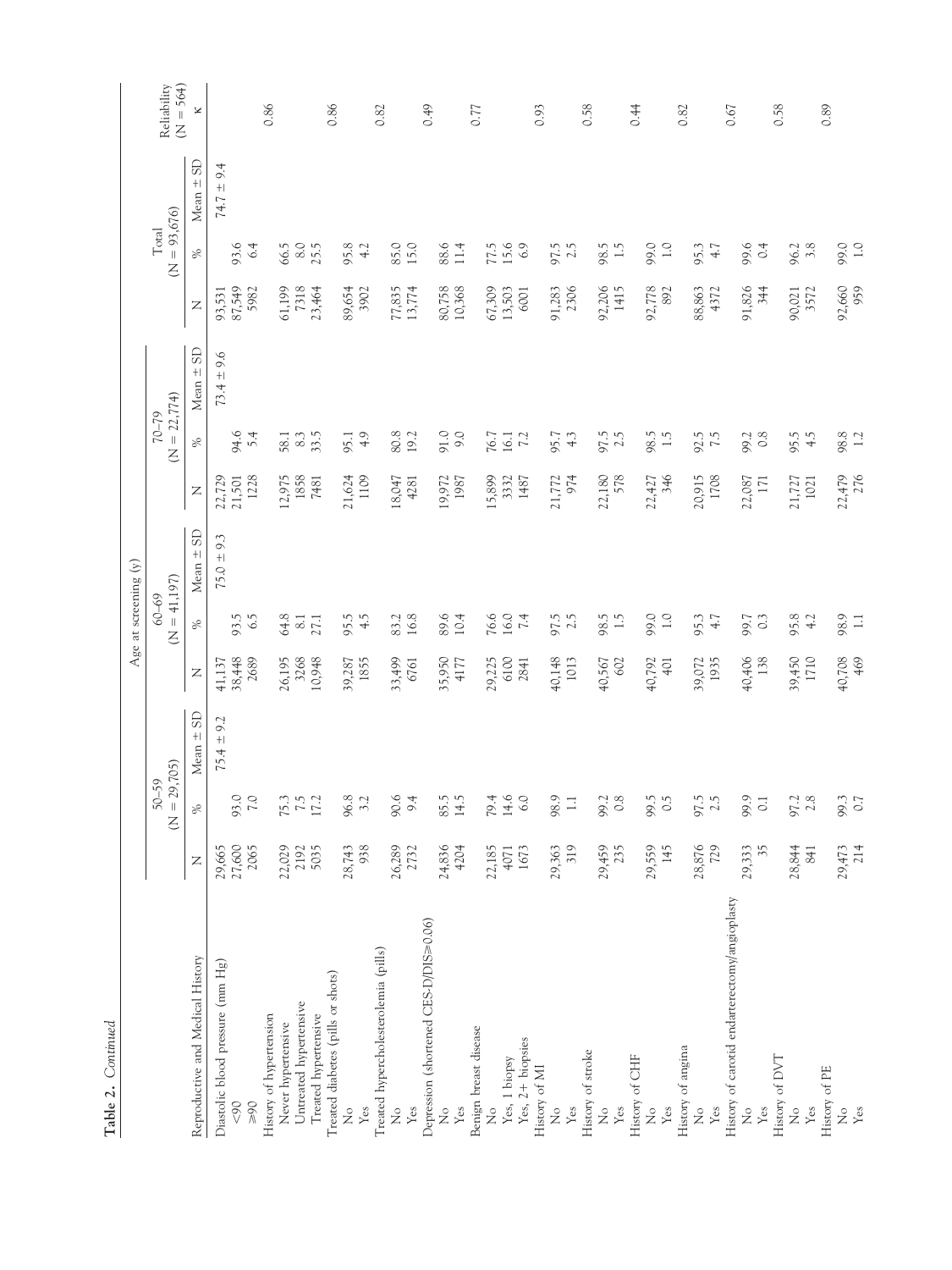| $0.45^{a}$<br>0.90<br>0.89<br>0.76<br>0.88<br>0.65<br>0.67<br>0.77<br>1.00<br>1.00<br>0.77<br>0.82<br>0.81<br>90.0<br>10.0<br>87.0<br>94.6<br>5.4<br>99.1<br>91.0<br>98.4<br>1.6<br>$98.1$<br>1.9<br>84.3<br>99.4<br>0.6<br>$67.7$<br>19.9<br>4.2<br>4.2<br>98.2<br>1.8<br>$98.2$<br>1.8<br>98.7<br>1.3<br>$51.8$<br>$42.8$<br>9110<br>91,740<br>81,726<br>67,426<br>12,541<br>62,610<br>18,394<br>7579<br>3911<br>80,853<br>12,075<br>92,562<br>860<br>91,830<br>1721<br>91,706<br>1659<br>84,158<br>8282<br>4975<br>91,612<br>538<br>91,559<br>1205<br>47,687<br>1467<br>88,532<br>5021<br>90,393<br>1773<br>39,413<br>96.6<br>3.4<br>85.6<br>98.6<br>1.4<br>67884<br>83.0<br>17.0<br>98.8<br>1.2<br>85.8<br>14.2<br>97.4<br>2.6<br>14.4<br>$75.4$<br>24.6<br>6.9<br>98.3<br>1.7<br>97.3<br>97.5<br>$40.5$<br>$6.6$<br>$52.9$<br>93.1<br>22,008<br>3160<br>16,882<br>5500<br>21,171<br>1566<br>22,325<br>386<br>22,120<br>613<br>22,116<br>567<br>22,178<br>19,325<br>3187<br>9006<br>1479<br>593<br>21,500<br>15,063<br>4585<br>1921<br>1921<br>18,697<br>3821<br>18,781<br>22,061<br>321<br>11,767<br>98.0<br>2.0<br>94.6<br>5.4<br>98.4<br>1.6<br>89.4<br>10.6<br>84.8<br>15.2<br>99.5<br>$6304$<br>$790$<br>$790$<br>87.1<br>12.9<br>99.1<br>$49.4$<br>$45.0$<br>$49.4$<br>98.3<br>1.7<br>98.2<br>1.8<br>98.7<br>1.3<br>90.7<br>9.3<br>34,368<br>6148<br>36,860<br>3770<br>40,352<br>39,744<br>8063<br>3219<br>1607<br>35,604<br>5270<br>40,450<br>699<br>40,310<br>514<br>643<br>35,693<br>40,309<br>38,925<br>40,733<br>367<br>40,332<br>20,011<br>2243<br>18,221<br>4241<br>27,791<br>99.2<br>$\frac{8}{3}$<br>99.3<br>$\overline{0.7}$<br>94.1<br>5.9<br>94.8<br>5.2<br>100.0<br>$\frac{1}{2}$<br>67.3<br>19.6<br>$\frac{3}{2}$<br>$\frac{8}{4}$<br>89.9<br>10.1<br>95.8<br>$\div$<br>99.6<br>$\overline{0}$<br>98.6<br>$\overline{14}$<br>98.8<br>$\Xi$<br>98.6<br>$\overline{14}$<br>95.5<br>$\frac{4}{5}$<br>63.6<br>$\div$<br>32.1<br>$\overline{a}$<br>18,670<br>1253<br>29,380<br>1709<br>16,176<br>19,756<br>5746<br>2439<br>28,436<br>29,260<br>29,149<br>217<br>29,242<br>409<br>29,258<br>363<br>418<br>27,973<br>1325<br>27,252<br>893<br>1407<br>26,552<br>2984<br>1233<br>29,504<br>107<br>29,071<br>9425<br>231<br>History of peripheral arterial disease PAD<br>History of hip fracture at age 55+<br>History of fracture at age 55+°<br>History of endometrial cancer<br>Number of falls in last 12 mo<br>History of colorectal cancer<br>History of cervical cancer<br>History of polyp removal<br>History of CABG/PTCA<br>History of breast cancer<br>Rheumatoid arthritis<br>History of osteoporosis<br>History of melanoma<br>History of arthritis<br>History of cancer <sup>f</sup><br>Other arthritis<br>No arthritis<br>None<br>Yes<br>$\mathop{\rm Yes}\nolimits$<br>Yes<br>Yes<br>$\mathop{\mathrm{Yes}}$<br>$\mathop{\rm Yes}\nolimits$<br>$\mathop{\mathrm{Yes}}$<br>Yes<br>Yes<br>Yes<br>$\mathcal{L}^{\circ}$<br>$\frac{1}{2}$<br>Yes<br>$\stackrel{\circ}{\mathsf{Z}}$<br>ż<br>ż<br>$\frac{1}{2}$<br>$\mathcal{L}^{\circ}$<br>$\frac{1}{2}$<br>$\mathcal{\overset{\circ}{\mathsf{z}}}$<br>ż<br>$\frac{1}{2}$<br>$\mathcal{\overset{\circ}{z}}$<br>Yes<br>$\ddot{3} +$<br>$\overline{\mathcal{C}}$ |  |  |  |
|-------------------------------------------------------------------------------------------------------------------------------------------------------------------------------------------------------------------------------------------------------------------------------------------------------------------------------------------------------------------------------------------------------------------------------------------------------------------------------------------------------------------------------------------------------------------------------------------------------------------------------------------------------------------------------------------------------------------------------------------------------------------------------------------------------------------------------------------------------------------------------------------------------------------------------------------------------------------------------------------------------------------------------------------------------------------------------------------------------------------------------------------------------------------------------------------------------------------------------------------------------------------------------------------------------------------------------------------------------------------------------------------------------------------------------------------------------------------------------------------------------------------------------------------------------------------------------------------------------------------------------------------------------------------------------------------------------------------------------------------------------------------------------------------------------------------------------------------------------------------------------------------------------------------------------------------------------------------------------------------------------------------------------------------------------------------------------------------------------------------------------------------------------------------------------------------------------------------------------------------------------------------------------------------------------------------------------------------------------------------------------------------------------------------------------------------------------------------------------------------------------------------------------------------------------------------------------------------------------------------------------------------------------------------------------------------------------------------------------------------------------------------------------------------------------------------------------------------------------------------------------------------------------------------------------------------------------------------------------------------------------------------------------------------------------------------------------------------------------------------------------------------------------------------------------------------------------------------------------------------|--|--|--|
|                                                                                                                                                                                                                                                                                                                                                                                                                                                                                                                                                                                                                                                                                                                                                                                                                                                                                                                                                                                                                                                                                                                                                                                                                                                                                                                                                                                                                                                                                                                                                                                                                                                                                                                                                                                                                                                                                                                                                                                                                                                                                                                                                                                                                                                                                                                                                                                                                                                                                                                                                                                                                                                                                                                                                                                                                                                                                                                                                                                                                                                                                                                                                                                                                                           |  |  |  |
|                                                                                                                                                                                                                                                                                                                                                                                                                                                                                                                                                                                                                                                                                                                                                                                                                                                                                                                                                                                                                                                                                                                                                                                                                                                                                                                                                                                                                                                                                                                                                                                                                                                                                                                                                                                                                                                                                                                                                                                                                                                                                                                                                                                                                                                                                                                                                                                                                                                                                                                                                                                                                                                                                                                                                                                                                                                                                                                                                                                                                                                                                                                                                                                                                                           |  |  |  |
|                                                                                                                                                                                                                                                                                                                                                                                                                                                                                                                                                                                                                                                                                                                                                                                                                                                                                                                                                                                                                                                                                                                                                                                                                                                                                                                                                                                                                                                                                                                                                                                                                                                                                                                                                                                                                                                                                                                                                                                                                                                                                                                                                                                                                                                                                                                                                                                                                                                                                                                                                                                                                                                                                                                                                                                                                                                                                                                                                                                                                                                                                                                                                                                                                                           |  |  |  |
|                                                                                                                                                                                                                                                                                                                                                                                                                                                                                                                                                                                                                                                                                                                                                                                                                                                                                                                                                                                                                                                                                                                                                                                                                                                                                                                                                                                                                                                                                                                                                                                                                                                                                                                                                                                                                                                                                                                                                                                                                                                                                                                                                                                                                                                                                                                                                                                                                                                                                                                                                                                                                                                                                                                                                                                                                                                                                                                                                                                                                                                                                                                                                                                                                                           |  |  |  |
|                                                                                                                                                                                                                                                                                                                                                                                                                                                                                                                                                                                                                                                                                                                                                                                                                                                                                                                                                                                                                                                                                                                                                                                                                                                                                                                                                                                                                                                                                                                                                                                                                                                                                                                                                                                                                                                                                                                                                                                                                                                                                                                                                                                                                                                                                                                                                                                                                                                                                                                                                                                                                                                                                                                                                                                                                                                                                                                                                                                                                                                                                                                                                                                                                                           |  |  |  |
|                                                                                                                                                                                                                                                                                                                                                                                                                                                                                                                                                                                                                                                                                                                                                                                                                                                                                                                                                                                                                                                                                                                                                                                                                                                                                                                                                                                                                                                                                                                                                                                                                                                                                                                                                                                                                                                                                                                                                                                                                                                                                                                                                                                                                                                                                                                                                                                                                                                                                                                                                                                                                                                                                                                                                                                                                                                                                                                                                                                                                                                                                                                                                                                                                                           |  |  |  |
|                                                                                                                                                                                                                                                                                                                                                                                                                                                                                                                                                                                                                                                                                                                                                                                                                                                                                                                                                                                                                                                                                                                                                                                                                                                                                                                                                                                                                                                                                                                                                                                                                                                                                                                                                                                                                                                                                                                                                                                                                                                                                                                                                                                                                                                                                                                                                                                                                                                                                                                                                                                                                                                                                                                                                                                                                                                                                                                                                                                                                                                                                                                                                                                                                                           |  |  |  |
|                                                                                                                                                                                                                                                                                                                                                                                                                                                                                                                                                                                                                                                                                                                                                                                                                                                                                                                                                                                                                                                                                                                                                                                                                                                                                                                                                                                                                                                                                                                                                                                                                                                                                                                                                                                                                                                                                                                                                                                                                                                                                                                                                                                                                                                                                                                                                                                                                                                                                                                                                                                                                                                                                                                                                                                                                                                                                                                                                                                                                                                                                                                                                                                                                                           |  |  |  |
|                                                                                                                                                                                                                                                                                                                                                                                                                                                                                                                                                                                                                                                                                                                                                                                                                                                                                                                                                                                                                                                                                                                                                                                                                                                                                                                                                                                                                                                                                                                                                                                                                                                                                                                                                                                                                                                                                                                                                                                                                                                                                                                                                                                                                                                                                                                                                                                                                                                                                                                                                                                                                                                                                                                                                                                                                                                                                                                                                                                                                                                                                                                                                                                                                                           |  |  |  |
|                                                                                                                                                                                                                                                                                                                                                                                                                                                                                                                                                                                                                                                                                                                                                                                                                                                                                                                                                                                                                                                                                                                                                                                                                                                                                                                                                                                                                                                                                                                                                                                                                                                                                                                                                                                                                                                                                                                                                                                                                                                                                                                                                                                                                                                                                                                                                                                                                                                                                                                                                                                                                                                                                                                                                                                                                                                                                                                                                                                                                                                                                                                                                                                                                                           |  |  |  |
|                                                                                                                                                                                                                                                                                                                                                                                                                                                                                                                                                                                                                                                                                                                                                                                                                                                                                                                                                                                                                                                                                                                                                                                                                                                                                                                                                                                                                                                                                                                                                                                                                                                                                                                                                                                                                                                                                                                                                                                                                                                                                                                                                                                                                                                                                                                                                                                                                                                                                                                                                                                                                                                                                                                                                                                                                                                                                                                                                                                                                                                                                                                                                                                                                                           |  |  |  |
|                                                                                                                                                                                                                                                                                                                                                                                                                                                                                                                                                                                                                                                                                                                                                                                                                                                                                                                                                                                                                                                                                                                                                                                                                                                                                                                                                                                                                                                                                                                                                                                                                                                                                                                                                                                                                                                                                                                                                                                                                                                                                                                                                                                                                                                                                                                                                                                                                                                                                                                                                                                                                                                                                                                                                                                                                                                                                                                                                                                                                                                                                                                                                                                                                                           |  |  |  |
|                                                                                                                                                                                                                                                                                                                                                                                                                                                                                                                                                                                                                                                                                                                                                                                                                                                                                                                                                                                                                                                                                                                                                                                                                                                                                                                                                                                                                                                                                                                                                                                                                                                                                                                                                                                                                                                                                                                                                                                                                                                                                                                                                                                                                                                                                                                                                                                                                                                                                                                                                                                                                                                                                                                                                                                                                                                                                                                                                                                                                                                                                                                                                                                                                                           |  |  |  |
|                                                                                                                                                                                                                                                                                                                                                                                                                                                                                                                                                                                                                                                                                                                                                                                                                                                                                                                                                                                                                                                                                                                                                                                                                                                                                                                                                                                                                                                                                                                                                                                                                                                                                                                                                                                                                                                                                                                                                                                                                                                                                                                                                                                                                                                                                                                                                                                                                                                                                                                                                                                                                                                                                                                                                                                                                                                                                                                                                                                                                                                                                                                                                                                                                                           |  |  |  |
|                                                                                                                                                                                                                                                                                                                                                                                                                                                                                                                                                                                                                                                                                                                                                                                                                                                                                                                                                                                                                                                                                                                                                                                                                                                                                                                                                                                                                                                                                                                                                                                                                                                                                                                                                                                                                                                                                                                                                                                                                                                                                                                                                                                                                                                                                                                                                                                                                                                                                                                                                                                                                                                                                                                                                                                                                                                                                                                                                                                                                                                                                                                                                                                                                                           |  |  |  |
|                                                                                                                                                                                                                                                                                                                                                                                                                                                                                                                                                                                                                                                                                                                                                                                                                                                                                                                                                                                                                                                                                                                                                                                                                                                                                                                                                                                                                                                                                                                                                                                                                                                                                                                                                                                                                                                                                                                                                                                                                                                                                                                                                                                                                                                                                                                                                                                                                                                                                                                                                                                                                                                                                                                                                                                                                                                                                                                                                                                                                                                                                                                                                                                                                                           |  |  |  |
|                                                                                                                                                                                                                                                                                                                                                                                                                                                                                                                                                                                                                                                                                                                                                                                                                                                                                                                                                                                                                                                                                                                                                                                                                                                                                                                                                                                                                                                                                                                                                                                                                                                                                                                                                                                                                                                                                                                                                                                                                                                                                                                                                                                                                                                                                                                                                                                                                                                                                                                                                                                                                                                                                                                                                                                                                                                                                                                                                                                                                                                                                                                                                                                                                                           |  |  |  |
|                                                                                                                                                                                                                                                                                                                                                                                                                                                                                                                                                                                                                                                                                                                                                                                                                                                                                                                                                                                                                                                                                                                                                                                                                                                                                                                                                                                                                                                                                                                                                                                                                                                                                                                                                                                                                                                                                                                                                                                                                                                                                                                                                                                                                                                                                                                                                                                                                                                                                                                                                                                                                                                                                                                                                                                                                                                                                                                                                                                                                                                                                                                                                                                                                                           |  |  |  |
|                                                                                                                                                                                                                                                                                                                                                                                                                                                                                                                                                                                                                                                                                                                                                                                                                                                                                                                                                                                                                                                                                                                                                                                                                                                                                                                                                                                                                                                                                                                                                                                                                                                                                                                                                                                                                                                                                                                                                                                                                                                                                                                                                                                                                                                                                                                                                                                                                                                                                                                                                                                                                                                                                                                                                                                                                                                                                                                                                                                                                                                                                                                                                                                                                                           |  |  |  |
|                                                                                                                                                                                                                                                                                                                                                                                                                                                                                                                                                                                                                                                                                                                                                                                                                                                                                                                                                                                                                                                                                                                                                                                                                                                                                                                                                                                                                                                                                                                                                                                                                                                                                                                                                                                                                                                                                                                                                                                                                                                                                                                                                                                                                                                                                                                                                                                                                                                                                                                                                                                                                                                                                                                                                                                                                                                                                                                                                                                                                                                                                                                                                                                                                                           |  |  |  |
|                                                                                                                                                                                                                                                                                                                                                                                                                                                                                                                                                                                                                                                                                                                                                                                                                                                                                                                                                                                                                                                                                                                                                                                                                                                                                                                                                                                                                                                                                                                                                                                                                                                                                                                                                                                                                                                                                                                                                                                                                                                                                                                                                                                                                                                                                                                                                                                                                                                                                                                                                                                                                                                                                                                                                                                                                                                                                                                                                                                                                                                                                                                                                                                                                                           |  |  |  |
|                                                                                                                                                                                                                                                                                                                                                                                                                                                                                                                                                                                                                                                                                                                                                                                                                                                                                                                                                                                                                                                                                                                                                                                                                                                                                                                                                                                                                                                                                                                                                                                                                                                                                                                                                                                                                                                                                                                                                                                                                                                                                                                                                                                                                                                                                                                                                                                                                                                                                                                                                                                                                                                                                                                                                                                                                                                                                                                                                                                                                                                                                                                                                                                                                                           |  |  |  |
|                                                                                                                                                                                                                                                                                                                                                                                                                                                                                                                                                                                                                                                                                                                                                                                                                                                                                                                                                                                                                                                                                                                                                                                                                                                                                                                                                                                                                                                                                                                                                                                                                                                                                                                                                                                                                                                                                                                                                                                                                                                                                                                                                                                                                                                                                                                                                                                                                                                                                                                                                                                                                                                                                                                                                                                                                                                                                                                                                                                                                                                                                                                                                                                                                                           |  |  |  |
|                                                                                                                                                                                                                                                                                                                                                                                                                                                                                                                                                                                                                                                                                                                                                                                                                                                                                                                                                                                                                                                                                                                                                                                                                                                                                                                                                                                                                                                                                                                                                                                                                                                                                                                                                                                                                                                                                                                                                                                                                                                                                                                                                                                                                                                                                                                                                                                                                                                                                                                                                                                                                                                                                                                                                                                                                                                                                                                                                                                                                                                                                                                                                                                                                                           |  |  |  |
|                                                                                                                                                                                                                                                                                                                                                                                                                                                                                                                                                                                                                                                                                                                                                                                                                                                                                                                                                                                                                                                                                                                                                                                                                                                                                                                                                                                                                                                                                                                                                                                                                                                                                                                                                                                                                                                                                                                                                                                                                                                                                                                                                                                                                                                                                                                                                                                                                                                                                                                                                                                                                                                                                                                                                                                                                                                                                                                                                                                                                                                                                                                                                                                                                                           |  |  |  |
|                                                                                                                                                                                                                                                                                                                                                                                                                                                                                                                                                                                                                                                                                                                                                                                                                                                                                                                                                                                                                                                                                                                                                                                                                                                                                                                                                                                                                                                                                                                                                                                                                                                                                                                                                                                                                                                                                                                                                                                                                                                                                                                                                                                                                                                                                                                                                                                                                                                                                                                                                                                                                                                                                                                                                                                                                                                                                                                                                                                                                                                                                                                                                                                                                                           |  |  |  |
|                                                                                                                                                                                                                                                                                                                                                                                                                                                                                                                                                                                                                                                                                                                                                                                                                                                                                                                                                                                                                                                                                                                                                                                                                                                                                                                                                                                                                                                                                                                                                                                                                                                                                                                                                                                                                                                                                                                                                                                                                                                                                                                                                                                                                                                                                                                                                                                                                                                                                                                                                                                                                                                                                                                                                                                                                                                                                                                                                                                                                                                                                                                                                                                                                                           |  |  |  |
|                                                                                                                                                                                                                                                                                                                                                                                                                                                                                                                                                                                                                                                                                                                                                                                                                                                                                                                                                                                                                                                                                                                                                                                                                                                                                                                                                                                                                                                                                                                                                                                                                                                                                                                                                                                                                                                                                                                                                                                                                                                                                                                                                                                                                                                                                                                                                                                                                                                                                                                                                                                                                                                                                                                                                                                                                                                                                                                                                                                                                                                                                                                                                                                                                                           |  |  |  |
|                                                                                                                                                                                                                                                                                                                                                                                                                                                                                                                                                                                                                                                                                                                                                                                                                                                                                                                                                                                                                                                                                                                                                                                                                                                                                                                                                                                                                                                                                                                                                                                                                                                                                                                                                                                                                                                                                                                                                                                                                                                                                                                                                                                                                                                                                                                                                                                                                                                                                                                                                                                                                                                                                                                                                                                                                                                                                                                                                                                                                                                                                                                                                                                                                                           |  |  |  |
|                                                                                                                                                                                                                                                                                                                                                                                                                                                                                                                                                                                                                                                                                                                                                                                                                                                                                                                                                                                                                                                                                                                                                                                                                                                                                                                                                                                                                                                                                                                                                                                                                                                                                                                                                                                                                                                                                                                                                                                                                                                                                                                                                                                                                                                                                                                                                                                                                                                                                                                                                                                                                                                                                                                                                                                                                                                                                                                                                                                                                                                                                                                                                                                                                                           |  |  |  |
|                                                                                                                                                                                                                                                                                                                                                                                                                                                                                                                                                                                                                                                                                                                                                                                                                                                                                                                                                                                                                                                                                                                                                                                                                                                                                                                                                                                                                                                                                                                                                                                                                                                                                                                                                                                                                                                                                                                                                                                                                                                                                                                                                                                                                                                                                                                                                                                                                                                                                                                                                                                                                                                                                                                                                                                                                                                                                                                                                                                                                                                                                                                                                                                                                                           |  |  |  |
|                                                                                                                                                                                                                                                                                                                                                                                                                                                                                                                                                                                                                                                                                                                                                                                                                                                                                                                                                                                                                                                                                                                                                                                                                                                                                                                                                                                                                                                                                                                                                                                                                                                                                                                                                                                                                                                                                                                                                                                                                                                                                                                                                                                                                                                                                                                                                                                                                                                                                                                                                                                                                                                                                                                                                                                                                                                                                                                                                                                                                                                                                                                                                                                                                                           |  |  |  |
|                                                                                                                                                                                                                                                                                                                                                                                                                                                                                                                                                                                                                                                                                                                                                                                                                                                                                                                                                                                                                                                                                                                                                                                                                                                                                                                                                                                                                                                                                                                                                                                                                                                                                                                                                                                                                                                                                                                                                                                                                                                                                                                                                                                                                                                                                                                                                                                                                                                                                                                                                                                                                                                                                                                                                                                                                                                                                                                                                                                                                                                                                                                                                                                                                                           |  |  |  |
|                                                                                                                                                                                                                                                                                                                                                                                                                                                                                                                                                                                                                                                                                                                                                                                                                                                                                                                                                                                                                                                                                                                                                                                                                                                                                                                                                                                                                                                                                                                                                                                                                                                                                                                                                                                                                                                                                                                                                                                                                                                                                                                                                                                                                                                                                                                                                                                                                                                                                                                                                                                                                                                                                                                                                                                                                                                                                                                                                                                                                                                                                                                                                                                                                                           |  |  |  |
|                                                                                                                                                                                                                                                                                                                                                                                                                                                                                                                                                                                                                                                                                                                                                                                                                                                                                                                                                                                                                                                                                                                                                                                                                                                                                                                                                                                                                                                                                                                                                                                                                                                                                                                                                                                                                                                                                                                                                                                                                                                                                                                                                                                                                                                                                                                                                                                                                                                                                                                                                                                                                                                                                                                                                                                                                                                                                                                                                                                                                                                                                                                                                                                                                                           |  |  |  |
|                                                                                                                                                                                                                                                                                                                                                                                                                                                                                                                                                                                                                                                                                                                                                                                                                                                                                                                                                                                                                                                                                                                                                                                                                                                                                                                                                                                                                                                                                                                                                                                                                                                                                                                                                                                                                                                                                                                                                                                                                                                                                                                                                                                                                                                                                                                                                                                                                                                                                                                                                                                                                                                                                                                                                                                                                                                                                                                                                                                                                                                                                                                                                                                                                                           |  |  |  |
|                                                                                                                                                                                                                                                                                                                                                                                                                                                                                                                                                                                                                                                                                                                                                                                                                                                                                                                                                                                                                                                                                                                                                                                                                                                                                                                                                                                                                                                                                                                                                                                                                                                                                                                                                                                                                                                                                                                                                                                                                                                                                                                                                                                                                                                                                                                                                                                                                                                                                                                                                                                                                                                                                                                                                                                                                                                                                                                                                                                                                                                                                                                                                                                                                                           |  |  |  |
|                                                                                                                                                                                                                                                                                                                                                                                                                                                                                                                                                                                                                                                                                                                                                                                                                                                                                                                                                                                                                                                                                                                                                                                                                                                                                                                                                                                                                                                                                                                                                                                                                                                                                                                                                                                                                                                                                                                                                                                                                                                                                                                                                                                                                                                                                                                                                                                                                                                                                                                                                                                                                                                                                                                                                                                                                                                                                                                                                                                                                                                                                                                                                                                                                                           |  |  |  |
|                                                                                                                                                                                                                                                                                                                                                                                                                                                                                                                                                                                                                                                                                                                                                                                                                                                                                                                                                                                                                                                                                                                                                                                                                                                                                                                                                                                                                                                                                                                                                                                                                                                                                                                                                                                                                                                                                                                                                                                                                                                                                                                                                                                                                                                                                                                                                                                                                                                                                                                                                                                                                                                                                                                                                                                                                                                                                                                                                                                                                                                                                                                                                                                                                                           |  |  |  |
|                                                                                                                                                                                                                                                                                                                                                                                                                                                                                                                                                                                                                                                                                                                                                                                                                                                                                                                                                                                                                                                                                                                                                                                                                                                                                                                                                                                                                                                                                                                                                                                                                                                                                                                                                                                                                                                                                                                                                                                                                                                                                                                                                                                                                                                                                                                                                                                                                                                                                                                                                                                                                                                                                                                                                                                                                                                                                                                                                                                                                                                                                                                                                                                                                                           |  |  |  |
|                                                                                                                                                                                                                                                                                                                                                                                                                                                                                                                                                                                                                                                                                                                                                                                                                                                                                                                                                                                                                                                                                                                                                                                                                                                                                                                                                                                                                                                                                                                                                                                                                                                                                                                                                                                                                                                                                                                                                                                                                                                                                                                                                                                                                                                                                                                                                                                                                                                                                                                                                                                                                                                                                                                                                                                                                                                                                                                                                                                                                                                                                                                                                                                                                                           |  |  |  |
|                                                                                                                                                                                                                                                                                                                                                                                                                                                                                                                                                                                                                                                                                                                                                                                                                                                                                                                                                                                                                                                                                                                                                                                                                                                                                                                                                                                                                                                                                                                                                                                                                                                                                                                                                                                                                                                                                                                                                                                                                                                                                                                                                                                                                                                                                                                                                                                                                                                                                                                                                                                                                                                                                                                                                                                                                                                                                                                                                                                                                                                                                                                                                                                                                                           |  |  |  |
|                                                                                                                                                                                                                                                                                                                                                                                                                                                                                                                                                                                                                                                                                                                                                                                                                                                                                                                                                                                                                                                                                                                                                                                                                                                                                                                                                                                                                                                                                                                                                                                                                                                                                                                                                                                                                                                                                                                                                                                                                                                                                                                                                                                                                                                                                                                                                                                                                                                                                                                                                                                                                                                                                                                                                                                                                                                                                                                                                                                                                                                                                                                                                                                                                                           |  |  |  |
|                                                                                                                                                                                                                                                                                                                                                                                                                                                                                                                                                                                                                                                                                                                                                                                                                                                                                                                                                                                                                                                                                                                                                                                                                                                                                                                                                                                                                                                                                                                                                                                                                                                                                                                                                                                                                                                                                                                                                                                                                                                                                                                                                                                                                                                                                                                                                                                                                                                                                                                                                                                                                                                                                                                                                                                                                                                                                                                                                                                                                                                                                                                                                                                                                                           |  |  |  |
|                                                                                                                                                                                                                                                                                                                                                                                                                                                                                                                                                                                                                                                                                                                                                                                                                                                                                                                                                                                                                                                                                                                                                                                                                                                                                                                                                                                                                                                                                                                                                                                                                                                                                                                                                                                                                                                                                                                                                                                                                                                                                                                                                                                                                                                                                                                                                                                                                                                                                                                                                                                                                                                                                                                                                                                                                                                                                                                                                                                                                                                                                                                                                                                                                                           |  |  |  |
|                                                                                                                                                                                                                                                                                                                                                                                                                                                                                                                                                                                                                                                                                                                                                                                                                                                                                                                                                                                                                                                                                                                                                                                                                                                                                                                                                                                                                                                                                                                                                                                                                                                                                                                                                                                                                                                                                                                                                                                                                                                                                                                                                                                                                                                                                                                                                                                                                                                                                                                                                                                                                                                                                                                                                                                                                                                                                                                                                                                                                                                                                                                                                                                                                                           |  |  |  |
|                                                                                                                                                                                                                                                                                                                                                                                                                                                                                                                                                                                                                                                                                                                                                                                                                                                                                                                                                                                                                                                                                                                                                                                                                                                                                                                                                                                                                                                                                                                                                                                                                                                                                                                                                                                                                                                                                                                                                                                                                                                                                                                                                                                                                                                                                                                                                                                                                                                                                                                                                                                                                                                                                                                                                                                                                                                                                                                                                                                                                                                                                                                                                                                                                                           |  |  |  |
|                                                                                                                                                                                                                                                                                                                                                                                                                                                                                                                                                                                                                                                                                                                                                                                                                                                                                                                                                                                                                                                                                                                                                                                                                                                                                                                                                                                                                                                                                                                                                                                                                                                                                                                                                                                                                                                                                                                                                                                                                                                                                                                                                                                                                                                                                                                                                                                                                                                                                                                                                                                                                                                                                                                                                                                                                                                                                                                                                                                                                                                                                                                                                                                                                                           |  |  |  |
|                                                                                                                                                                                                                                                                                                                                                                                                                                                                                                                                                                                                                                                                                                                                                                                                                                                                                                                                                                                                                                                                                                                                                                                                                                                                                                                                                                                                                                                                                                                                                                                                                                                                                                                                                                                                                                                                                                                                                                                                                                                                                                                                                                                                                                                                                                                                                                                                                                                                                                                                                                                                                                                                                                                                                                                                                                                                                                                                                                                                                                                                                                                                                                                                                                           |  |  |  |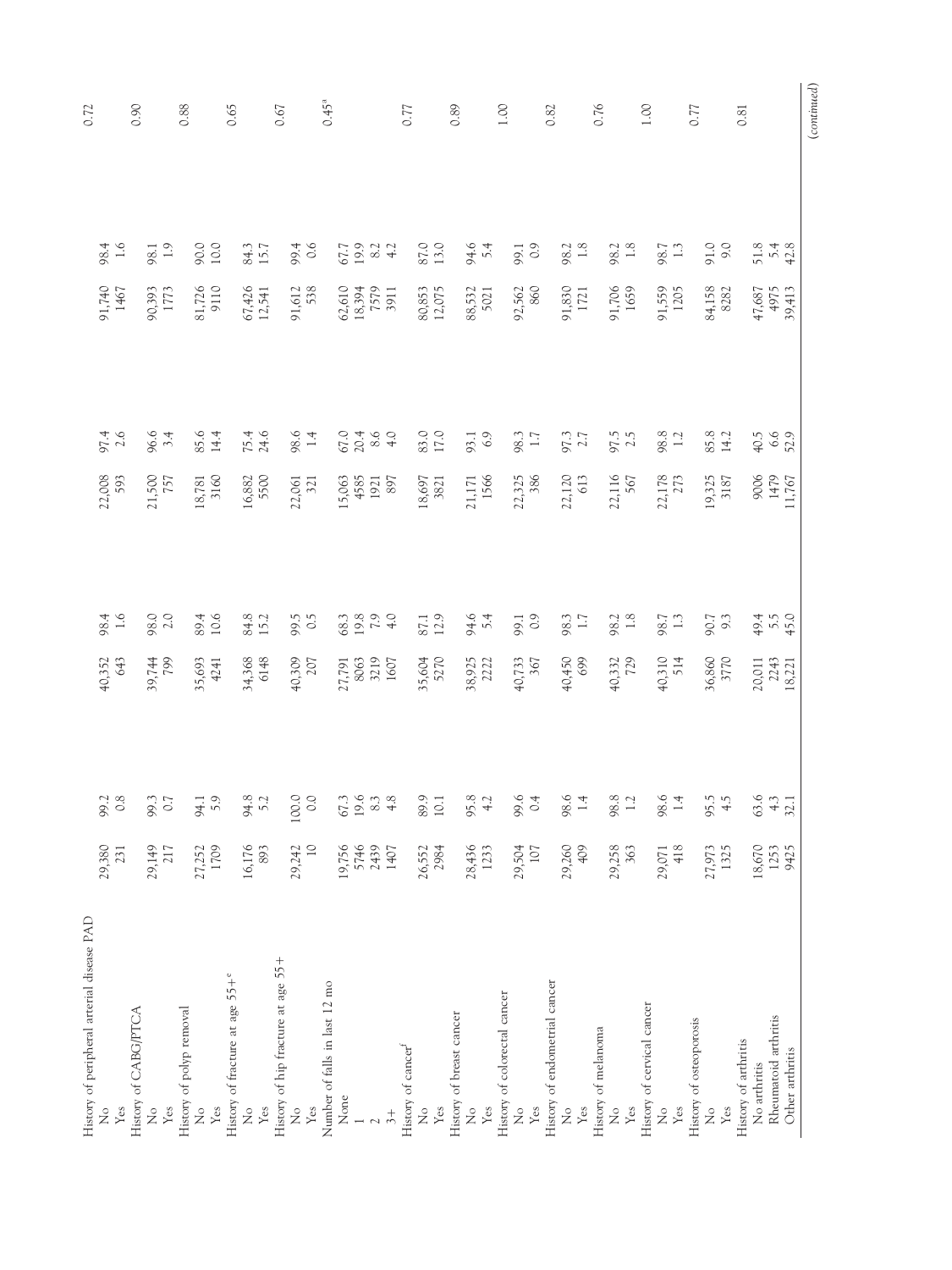|                                                                                             |        |                            |                                    |                  |                             | Age at screening (y) |        |                             |               |                  |                         |               |                            |
|---------------------------------------------------------------------------------------------|--------|----------------------------|------------------------------------|------------------|-----------------------------|----------------------|--------|-----------------------------|---------------|------------------|-------------------------|---------------|----------------------------|
|                                                                                             |        | $50 - 59$<br>$\frac{1}{2}$ | 29,705)                            |                  | $(N = 41,197)$<br>$60 - 69$ |                      |        | $(N = 22,774)$<br>$62 - 02$ |               |                  | $(N = 93,676)$<br>Total |               | $(N = 564)$<br>Reliability |
| Reproductive and Medical History                                                            | Z      | $\%$                       | $Mean \pm SD$                      | Z                | ℅                           | Mean $\pm$ SD        | Z      | %                           | Mean $\pm$ SD | Z                | %                       | $Mean \pm SD$ | ×                          |
| Family history of myocardial infarction                                                     |        |                            |                                    |                  |                             |                      |        |                             |               |                  |                         |               | 0.83                       |
| $\frac{1}{2}$                                                                               | 14,655 | 51.7                       |                                    | 17,863           |                             |                      | 9570   | 45.0                        |               |                  |                         |               |                            |
| Yes                                                                                         | 13,698 | 48.3                       |                                    | 21,196           | 45.7<br>54.3                |                      | 1,675  | 55.0                        |               | 42,088<br>46,569 | 47.5<br>52.5            |               |                            |
| Family history of stroke                                                                    |        |                            |                                    |                  |                             |                      |        |                             |               |                  |                         |               | 0.84                       |
| $\frac{1}{2}$                                                                               | 18,905 | 66.9                       |                                    |                  | 59.9                        |                      | .2,278 |                             |               | 54,401           | 61.6                    |               |                            |
| Yes                                                                                         | 9333   | 33.1                       |                                    | 23,218<br>15,565 | 40.1                        |                      | 9061   | 57.5<br>42.5                |               | 33,959           | 38.4                    |               |                            |
| Family history of breast cancer                                                             |        |                            |                                    |                  |                             |                      |        |                             |               |                  |                         |               | 0.92                       |
| ż                                                                                           | 23,088 | 81.8                       |                                    | 31,306           | 80.4                        |                      | 16,948 | 79.5<br>20.5                |               |                  | 80.6                    |               |                            |
| Yes                                                                                         | 5148   | 18.2                       |                                    | 7622             | 19.6                        |                      | 4360   |                             |               | 71,342<br>17,130 | 19.4                    |               |                            |
| Family history of colorectal caner                                                          |        |                            |                                    |                  |                             |                      |        |                             |               |                  |                         |               | 0.85                       |
| $\frac{1}{2}$                                                                               | 23,564 | 86.2                       |                                    | 31,195           |                             |                      | 16,402 | 80.1                        |               |                  |                         |               |                            |
| Yes                                                                                         | 3782   | 13.8                       |                                    | 6458             | 82.8<br>17.2                |                      | 4079   | 19.9                        |               | 71,161<br>14,319 | 83.2<br>16.8            |               |                            |
| Parent broke bone after age 40                                                              |        |                            |                                    |                  |                             |                      |        |                             |               |                  |                         |               | 0.88                       |
| ż                                                                                           | 16,480 | 59.9                       |                                    |                  | 59.2                        |                      | 13,148 |                             |               |                  | 60.3                    |               |                            |
| Yes                                                                                         | 11,031 | 40.1                       |                                    | 22,545<br>15,516 | 40.8                        |                      | 7793   | 62.8<br>37.2                |               | 52,173<br>34,340 | 39.7                    |               |                            |
| Family history of adult diabetes                                                            |        |                            |                                    |                  |                             |                      |        |                             |               |                  |                         |               | 0.88                       |
| ż                                                                                           | 18,954 | 66.8                       |                                    | 25,848           | 66.1                        |                      | 14,671 | 68.6                        |               | 59,473           | 66.9                    |               |                            |
| Yes                                                                                         | 9416   | 33.2                       |                                    | 13,262           | 33.9                        |                      | 6725   | 31.4                        |               | 29,403           | 33.1                    |               |                            |
| MI, myocardial infarction; CHF, congestive heart failure; DVT, deep vein<br>aWaighted kanna |        |                            | thrombosis; PE, pulmonaryembolism. |                  |                             |                      |        |                             |               |                  |                         |               |                            |

<sup>a</sup>Weighted kappa.<br><sup>b</sup>Hysterectomy at randomization.

"Weighted kappa.<br>"Hysterectny at malomization.<br>"Applerectny at participants who have ever been pregnant.<br>"Applies only to participants age 55 and older.<br>"Applies only to participants age 55 and older.<br>"Excluding non-melano Applies only to participants who have ever been pregnant.<br>Based on estrogen and progesterone pills and patches only (creams and shots excluded). Episodes less than 3 months are excluded.

eApplies only to participants age 55 and older. fExcluding non-melanoma skin cancer.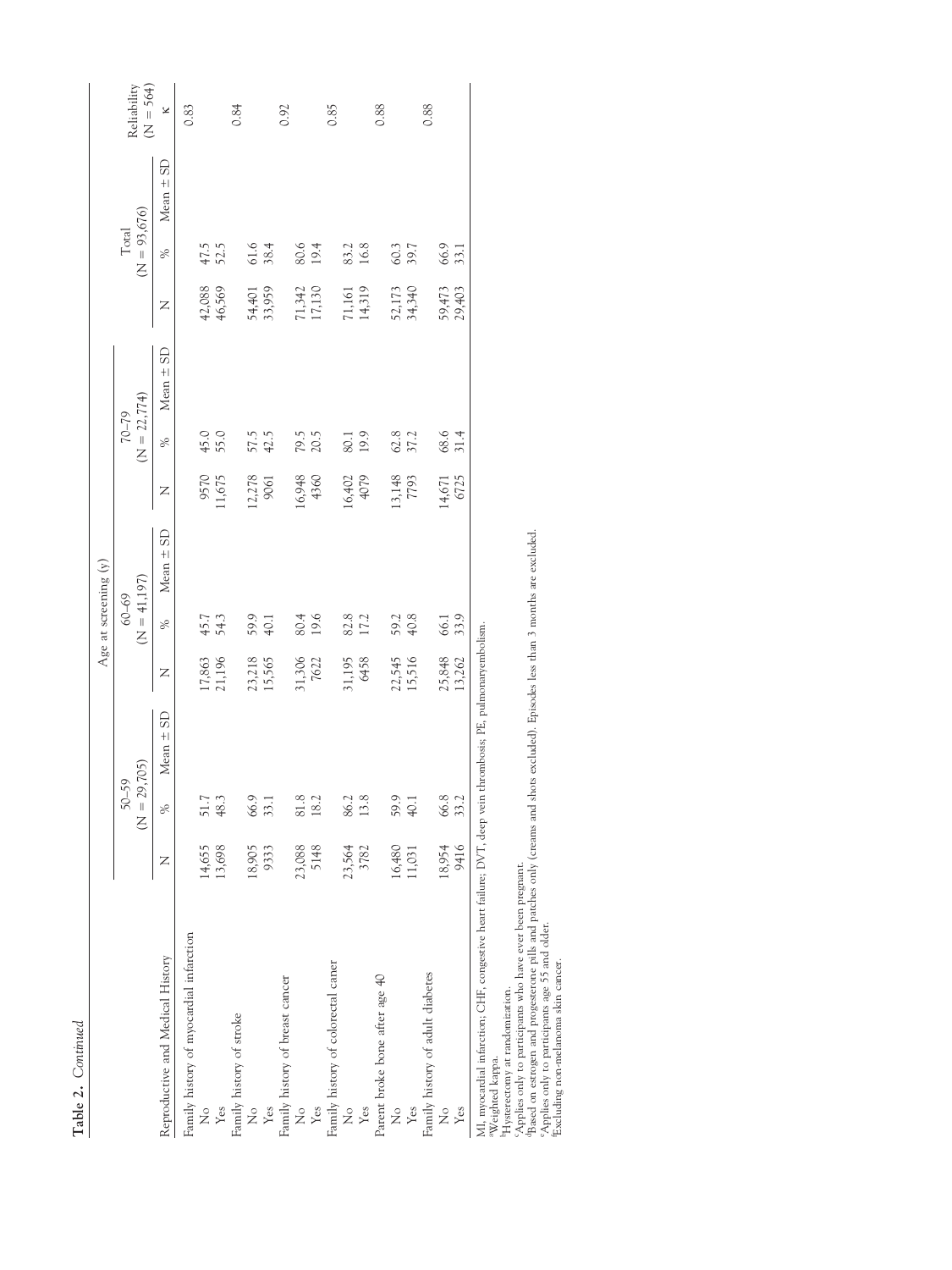fraction of women 70 to 79 years old had their first child after age 30 than women in the younger age cohorts.

The prevalence of diabetes, hypertension, prior myocardial infarction, stroke, cancer, fracture, and hysterectomy increased with age. Access to a health care provider increased, but the frequency of mammography and Pap smears declined with age. Women 50 to 59 years old were the most likely to be depressed, with a prevalence about 50% greater than women aged 70 to 79 years.

Total energy intake declined, while the use of supplements and servings of fruits and vegetables increased with age (Table 3). There were no other important age-related differences in dietary factors. The small sample size for blood analytes precludes meaningful comparisons by age group [\(Table 4\)](#page-11-0).

## **Racial/Ethnic Contrasts**

The distributions of variables by ethnicity are shown in the appendix to Hays' article. The average age ranged from 60.6 years for Hispanic women to 63.9 years for White women. Hispanic women reported the lowest educational attainment, the lowest frequency of managerial/professional occupation, and the highest frequency of homemaker as sole occupation. Hispanics and American Indians had similar distributions of income, with nearly 40% reporting a family income below \$20,000. In contrast, White women were 1.9 times more likely than American Indian and Hispanic, and 1.6 times more likely than Black women, to report family income above \$50,000.

While few women in any of the ethnic groups had never married, Black women were less likely to be married currently than women of the other races/ethnicities. Previously married Black and Hispanic women were more likely to be divorced than widowed, while White and Asian women were slightly more likely to be widowed than divorced. Black women had the highest rates of living alone, divorce, and widowhood. Asian/Pacific Islander women were the least likely to live alone.

More Asian/Pacific Islanders reported never having been smokers than women of other races, while Black and American Indian women reported being current smokers more often than the other groups. White women reported a greater prevalence of alcoholic beverage use, and more frequent drinking than the other groups. White women engaged in substantially more moderate or strenuous activity than women in the other groups.

Black women had the highest prevalence of hysterectomy (54.8%). Black and American Indian women reported similar high rates of hysterectomy before the age of 40 (24.8% and 25.4%, respectively). Black and Hispanic women had substantially higher rates of tubal ligation (21.6% and 23.6%) than women of other races. The percentage of women ever breastfeeding was highest among Asian/Pacific Islanders (62.2%), and lowest among Blacks (47.7%). Benign breast disease was most common in Whites (23.0%) and least frequent in Hispanics (17.5%).

Over 60% of White and Asian/Pacific Islander participants were current or past users of postmenopausal hormones. Duration of use was greatest in Whites and Asian/

**Table 3.** Dietary intake of WHI Observational Study participants by age, from a Food Frequency Questionnaire

|                                         |        |                             |        | Age at screening $(y)$      |        |                             |        |                         |
|-----------------------------------------|--------|-----------------------------|--------|-----------------------------|--------|-----------------------------|--------|-------------------------|
|                                         |        | $50 - 59$<br>$(N = 28,487)$ |        | $60 - 69$<br>$(N = 39,640)$ |        | $70 - 79$<br>$(N = 21,789)$ |        | Total<br>$(N = 89,916)$ |
| Nutrient <sup>a</sup>                   | N      | Mean $\pm$ SD               | N      | Mean $\pm$ SD               | N      | Mean $\pm$ SD               | N      | Mean $\pm$ SD           |
| Energy (kcal)                           | 28,487 | $1498 \pm 563$              | 39,640 | $1460 \pm 531$              | 21,789 | $1413 \pm 512$              | 89,916 | $1460 \pm 537$          |
| Total fat $(g)$                         | 28,487 | $50 \pm 26$                 | 39,640 | $49 \pm 25$                 | 21,789 | $48 \pm 24$                 | 89,916 | $49 \pm 25$             |
| % Energy from fat                       | 28,487 | $30 \pm 8$                  | 39,640 | $30 \pm 8$                  | 21,789 | $30 \pm 8$                  | 89,916 | $30 \pm 8$              |
| Total carbohydrate (g)                  | 28,487 | $189 \pm 74$                | 39,640 | $184 \pm 69$                | 21,789 | $180 \pm 67$                | 89,916 | $184 \pm 70$            |
| Protein $(g)$                           | 28,487 | $62 \pm 26$                 | 39,640 | $61 \pm 24$                 | 21,789 | $59 \pm 24$                 | 89,916 | $61 \pm 25$             |
| Total SFA $(g)$                         | 28,487 | $17 \pm 9$                  | 39,640 | $16 \pm 9$                  | 21,789 | $16 \pm 8$                  | 89,916 | $16 \pm 9$              |
| % Energy from SFA                       | 28,487 | $10 \pm 3$                  | 39,640 | $10 \pm 3$                  | 21,789 | $10 \pm 3$                  | 89,916 | $10 \pm 3$              |
| Total trans fatty acid (g)              | 28,487 | $2.9 \pm 1.4$               | 39,640 | $2.9 \pm 1.4$               | 21,789 | $2.9 \pm 1.3$               | 89,916 | $2.9 \pm 1.4$           |
| Dietary fiber $(g)$                     | 28,487 | $16 \pm 6$                  | 39,640 | $16 \pm 6$                  | 21,789 | $16 \pm 6$                  | 89,916 | $16 \pm 6$              |
| Cholesterol (mg)                        | 28,487 | $173 \pm 101$               | 39,640 | $170 \pm 98$                | 21,789 | $161 \pm 93$                | 89,916 | $168 \pm 98$            |
| Vitamin $D$ (mcg)                       | 28,487 | $4.1 \pm 2.0$               | 39,640 | $4.3 \pm 2.1$               | 21,789 | $4.4 \pm 2.2$               | 89,916 | $4.3 \pm 2.1$           |
| Total alpha-toc eq (mg)                 | 28,487 | $7.4 \pm 3.0$               | 39,640 | $7.5 \pm 3.0$               | 21,789 | $7.5 \pm 3.0$               | 89,916 | $7.5 \pm 3.0$           |
| Vitamin $C$ (mg)                        | 28,487 | $94 \pm 54$                 | 39,640 | $99 \pm 54$                 | 21,789 | $104 \pm 55$                | 89,916 | $99 \pm 54$             |
| Folacin (mcg)                           | 28,487 | $228 \pm 98$                | 39,640 | $236 \pm 97$                | 21,789 | $238 \pm 98$                | 89,916 | $234 \pm 98$            |
| Calcium (mg)                            | 28,487 | $680 \pm 372$               | 39,640 | $675 \pm 362$               | 21,789 | $668 \pm 363$               | 89,916 | $675 \pm 366$           |
| Total calcium (mg)                      | 28,487 | $978 \pm 611$               | 39,640 | $1012 \pm 618$              | 21,789 | $1002 \pm 611$              | 89,916 | $999 \pm 614$           |
| Fruits and vegetables<br>(servings/day) | 28,487 | $3.7 \pm 1.6$               | 39,640 | $3.9 \pm 1.6$               | 21,789 | $4.2 \pm 1.7$               | 89,916 | $3.9 \pm 1.7$           |
| Grains (servings/day)                   | 28,480 | $4.3 \pm 1.8$               | 39,633 | $4.0 \pm 1.7$               | 21,788 | $3.7 \pm 1.5$               | 89,901 | $4.0 \pm 1.7$           |

a Means and standard deviations were computed on the log scale and back-transformed values are reported.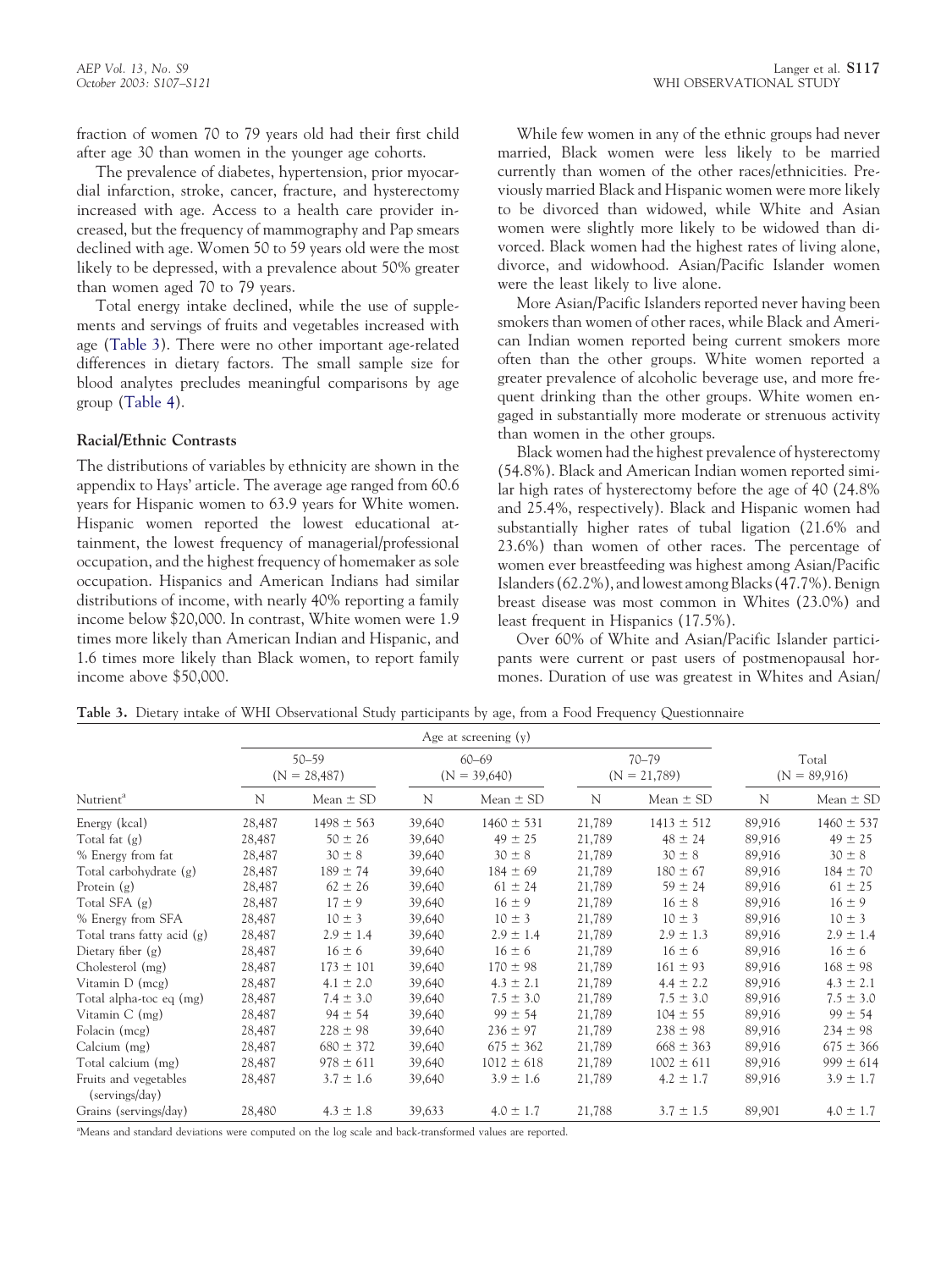#### <span id="page-11-0"></span>**S118** Langer et al. WHI OBSERVATIONAL STUDY

|  |  |  |  |  |  |  |  | Table 4. Baseline blood analytes from a random sample of WHI Observational Study participants by age |  |  |  |  |  |
|--|--|--|--|--|--|--|--|------------------------------------------------------------------------------------------------------|--|--|--|--|--|
|--|--|--|--|--|--|--|--|------------------------------------------------------------------------------------------------------|--|--|--|--|--|

|                                    | Age at screening $(y)$   |                  |                          |                  |                          |                  |                       |                  |                            |  |
|------------------------------------|--------------------------|------------------|--------------------------|------------------|--------------------------|------------------|-----------------------|------------------|----------------------------|--|
| Blood Analyte <sup>a,b</sup>       | $50 - 59$<br>$(N = 325)$ |                  | $60 - 69$<br>$(N = 453)$ |                  | $70 - 79$<br>$(N = 284)$ |                  | Total<br>$(N = 1062)$ |                  | Reliability<br>$(N = 564)$ |  |
|                                    | N                        | Mean $\pm$ SD    | N                        | Mean $\pm$ SD    | N                        | Mean $\pm$ SD    | N                     | Mean $\pm$ SD    | ICC <sup>c</sup>           |  |
| Total cholesterol (mg/dl)          | 325                      | $210 \pm 35.6$   | 453                      | $217.1 \pm 34.9$ | 284                      | $220.3 \pm 36.9$ | 1062                  | $215.4 \pm 35.8$ | 0.82                       |  |
| $LDL-C$ (mg/dl)                    | 316                      | $115.8 \pm 34$   | 444                      | $120.8 \pm 33.6$ | 282                      | $125.3 \pm 35.4$ | 1042                  | $120.4 \pm 34.3$ | 0.83                       |  |
| $HDL-C$ (mg/dl)                    | 324                      | $60.2 \pm 17.2$  | 453                      | $62.9 \pm 16.4$  | 284                      | $60.6 \pm 16.1$  | 1061                  | $61.4 \pm 16.5$  | 0.89                       |  |
| $HDL-2$ (mg/dl)                    | 313                      | $18.5 \pm 8.7$   | 447                      | $20.5 \pm 9.3$   | 273                      | $19.9 \pm 9.2$   | 1033                  | $19.7 \pm 9.1$   | 0.88                       |  |
| $HDL-3$ (mg/dl)                    | 313                      | $40.6 \pm 9.7$   | 447                      | $41.5 \pm 8.8$   | 273                      | $40.3 \pm 8.7$   | 1033                  | $40.8 \pm 9$     | 0.86                       |  |
| Triglyceride (mg/dl)               | 325                      | $130.5 \pm 65.9$ | 453                      | $131.3 \pm 60.8$ | 284                      | $136.1 \pm 58.8$ | 1062                  | $132.1 \pm 61.6$ | 0.80                       |  |
| $Lp(a)$ (mg/dl)                    | 322                      | $16.6 \pm 18$    | 453                      | $17.7 \pm 19.7$  | 284                      | $15.1 \pm 16.6$  | 1059                  | $16.6 \pm 18.2$  | 0.95                       |  |
| Retinol $(\mu g/ml)$               | 325                      | $0.6 \pm 0.14$   | 452                      | $0.61 \pm 0.14$  | 284                      | $0.61 \pm 0.16$  | 1061                  | $0.61 \pm 0.15$  | 0.81                       |  |
| Alpha-carotene $(\mu g/ml)$        | 325                      | $0.07 \pm 0.07$  | 452                      | $0.08 \pm 0.06$  | 284                      | $0.08 \pm 0.06$  | 1061                  | $0.08 \pm 0.06$  | 0.73                       |  |
| Beta-carotene $(\mu g/ml)$         | 325                      | $0.22 \pm 0.2$   | 452                      | $0.26 \pm 0.2$   | 284                      | $0.29 \pm 0.25$  | 1061                  | $0.26 \pm 0.22$  | 0.84                       |  |
| Beta-cryptoxanthine $(\mu g/ml)$   | 325                      | $0.07 \pm 0.05$  | 452                      | $0.08 \pm 0.05$  | 284                      | $0.09 \pm 0.06$  | 1061                  | $0.08 \pm 0.06$  | 0.62                       |  |
| Lycopene $(\mu g/ml)$              | 325                      | $0.4 \pm 0.22$   | 452                      | $0.36 \pm 0.2$   | 284                      | $0.33 \pm 0.21$  | 1061                  | $0.36 \pm 0.21$  | 0.65                       |  |
| Lutein and zeaxanthin $(\mu g/ml)$ | 325                      | $0.19 \pm 0.09$  | 452                      | $0.21 \pm 0.1$   | 284                      | $0.22 \pm 0.1$   | 1061                  | $0.21 \pm 0.1$   | 0.83                       |  |
| Alpha-tocopherol $(\mu g/ml)$      | 325                      | $15.1 \pm 5.7$   | 452                      | $17.2 \pm 6.8$   | 284                      | $18.6 \pm 7.4$   | 1061                  | $16.9 \pm 6.7$   | 0.81                       |  |
| Gamma-tocopherol $(\mu g/ml)$      | 325                      | $1.4 \pm 1.2$    | 452                      | $1.2 \pm 0.9$    | 284                      | $1.2 \pm 1$      | 1061                  | $1.3 \pm 1$      | 0.85                       |  |
| Factor VII activity, antigen (%)   | 309                      | $126.2 \pm 32.2$ | 447                      | $124.4 \pm 29.7$ | 273                      | $121.1 \pm 29.3$ | 1029                  | $123.7 \pm 30.2$ | 0.86                       |  |
| Factor VIIC (%)                    | 299                      | $121.5 \pm 32$   | 434                      | $124.4 \pm 29.1$ | 268                      | $122 \pm 28.8$   | 1001                  | $122.6 \pm 29.8$ | 0.83                       |  |
| Fibrinogen (mg/dl)                 | 309                      | $286.7 \pm 57.8$ | 445                      | $292.4 \pm 55.5$ | 274                      | $298.5 \pm 58.1$ | 1028                  | $292.1 \pm 56.7$ | 0.67                       |  |
| Glucose (mg/dl)                    | 322                      | $94.4 \pm 19.2$  | 452                      | $93 \pm 14.1$    | 281                      | $96.6 \pm 18.8$  | 1055                  | $94.3 \pm 17$    | 0.83                       |  |
| Insulin $(\mu U/ml)$               | 309                      | $8.9 \pm 4.6$    | 428                      | $8.5 \pm 4$      | 270                      | $9.1 \pm 4.6$    | 1007                  | $8.8 \pm 4.3$    | 0.71                       |  |

a Means and standard deviations were computed on the log scale and back-transformed values are reported.

bMeans and standard deviations are weighted by the overall CT & OS ethnic distribution.

c Intra-class correlation coefficient.

Pacific Islanders. Self-reported fracture at age 55 or older was twice as common in White (14.7%) compared with Black women (6.8%), with women of other races falling in between these rates. Hispanic women had the lowest rates of identifying a regular health care provider. Hispanic and American Indian women had the lowest rates of mammography within the past 2 years, or a PAP smear within the past 3 years, the highest prevalence of depression (23%), double the rate in Whites, and triple the rate in Asian/ Pacific Islanders.

Systolic and diastolic blood pressures were greatest in Black women. The prevalence of treated hypertension in Blacks was 1.6 to 2.2 times greater than that of the other groups. American Indians were the most likely to have untreated hypertension. Black and American Indian women were more likely to have experienced a stroke or myocardial infarction. BMI was the lowest in Asian/Pacific Islanders and highest in Blacks; the mean BMI in all groups except Asian/Pacific Islanders was at least in the overweight range. The prevalence of diabetes was five times greater in American Indian, almost four times greater in Black and more than two times greater in Hispanic, than in White women.

Although White and American Indian women reported a previous diagnosis of cancer more often than women in the other ethnic groups, they did not have a striking excess of any specific type except melanoma. Black women had the highest rates of prior breast and colon cancers, while

Asian/Pacific Islanders were the least likely to have had breast cancer.

Black women reported a relatively low total energy intake, but a high percent of energy from fat. White women reported low cholesterol consumption, and the highest consumption of energy, protein, carbohydrates, fiber, calcium, vitamin D, and fruit and vegetable servings.

#### **Measurement Precision Study**

Reliability statistics are shown in the final columns of [Tables](#page-2-0) [1, 2, and 4.](#page-2-0) There were no major differences by age or ethnicity (data not shown). Most demographic factors, reproductive variables, and family medical history were reliably reported, with kappa or weighted kappa above 0.8. Occupation, years lived in the current state of residence, passive smoking exposure, physical activity and induced abortion had reliability coefficients in the 0.6 to 0.8 range. Most of the self-reported medical conditions yielded kappa above 0.75, however self-report for some medical conditions was not reliable at this level. These conditions included stroke, congestive heart failure, carotid endarterectomy/angioplasty, peripheral arterial disease, deep venous thrombosis, depression, and bone fracture at or after age 55. Reported number of falls in the last 12 months also had low reproducibility (kappa = 0.45), but part of this poor reliability is probably due to the shift in the 1-year reference period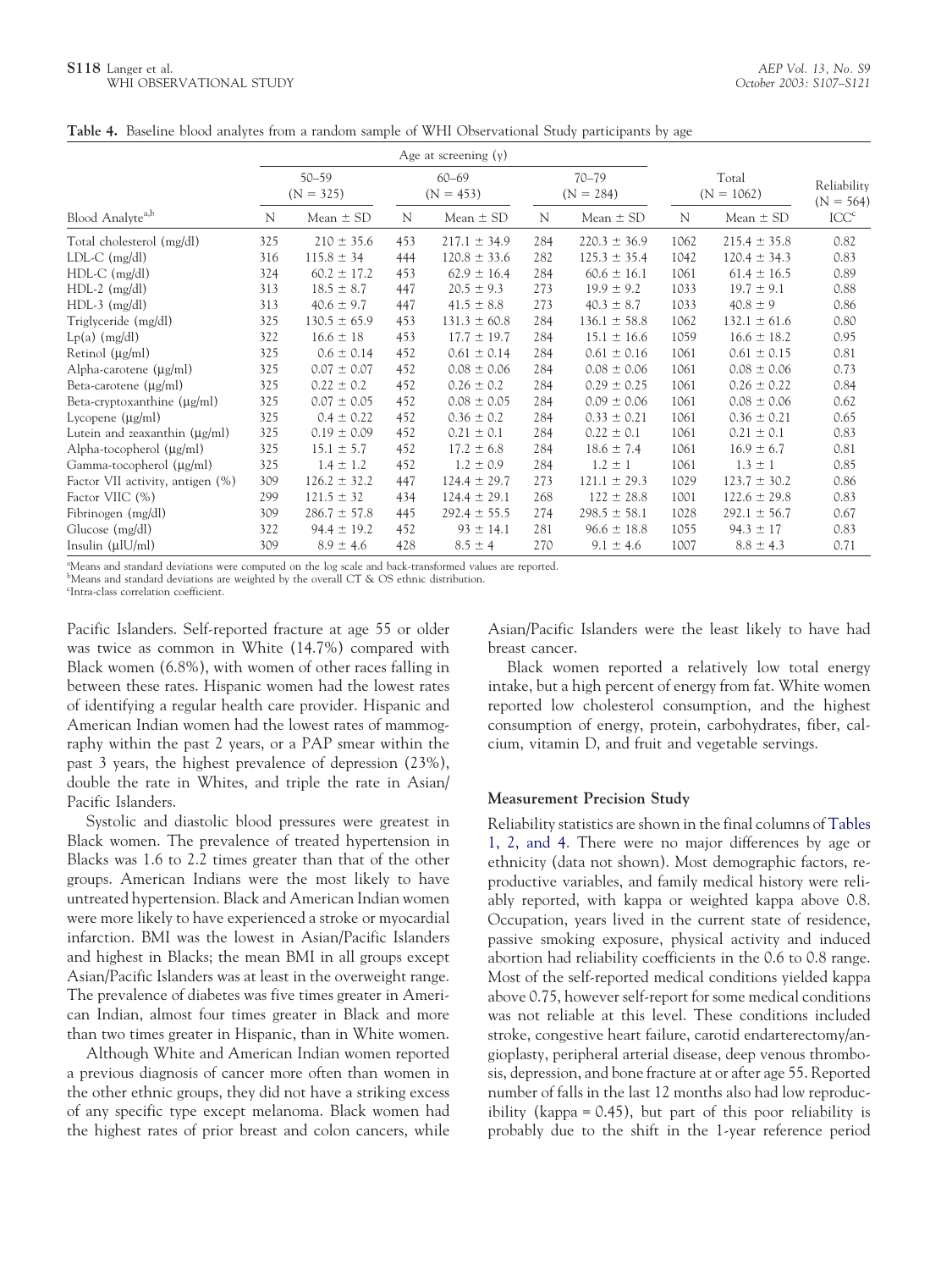between the first and second administration of the questionnaire.

Most blood analytes were reliable with ICCs above 0.8. Blood measures with less reliable ICCs (between 0.6 and 0.8), included insulin, fibrinogen and several of the serum carotenoids. Limited dietary sources of some of the carotenoids (e.g., lycopene) may make their serum levels more variable over time than for other nutrients.

## **Representative Relative Risks Demonstrable in Prospective Analyses**

Applying conventional statistical assumptions of  $\alpha = 0.05$ and  $\beta$  = 0.80, analyses in the entire OS population should allow demonstration of exposure:disease associations with a relative risk (RR) of 1.4 after 3 years, and well-below 1.25 after 6 years of follow-up for an exposure present in at least 10% of the population, e.g., hyperlipidemia, and a disease with an annual incidence of 5 per 1000, such as coronary heart disease (CHD) in women aged 70 to 74 years. An equivalent RR could be demonstrated after 3 years for an exposure present in at least 30% of the population, e.g. hypertension. For a less common disease with an annual incidence of 1 per 1000, e.g., breast cancer at ages 65 to 79 or CHD at ages 55 to 59, the detectable relative risks after 3, 6, and 9 years of follow-up for an exposure found in at least 30% of the population, e.g., high fat diet, are 1.5, 1.4 and 1.25, respectively.

At the other end of the spectrum, for analyses restricted to a sub-population of 6,000 participants, e.g., ethnic subgroups, demonstrable RRs at 3, 6, and 9 years for a risk factor with 10% exposure and a disease with 5/1000 annual incidence, are 2.75, 1.9, and 1.75, respectively. These estimates improve to 1.9, 1.65, and 1.4 if the exposure is present in 30% of the population. For a disease with 1/1000 annual incidence and a risk factor with 10% exposure, a RR of 3.2 is detectable at 9 years. If the exposure is present in 30% of the population, the detectable RR is 2.8 at 6 years and 2.5 after 9 years.

# **DISCUSSION**

The fraction of the US population comprised of ethnic minorities decreases with age and this is reflected in the composition of the WHI OS cohort. According to US Census data for women aged 50 to 59, 60 to 69, and 70 to 79 years, the fraction of Blacks declines from 11% to 10% to 8%, and the fraction of Hispanics from 7% to 6% to 4%, while the fraction of Whites increases from 78% to 81% to 85% [\(4\).](#page-14-0) The trends in the OS are similar but the minority fractions are slightly lower in each decade. Overall, 81% of US women aged 50 to 79 years were White, and the fraction in the OS is similar at 83%. While the cohort overall is somewhat better educated than same aged women in the US, OS volunteers are less different from the US population in general than participants in other recent studies of postmenopausal women [\(5,6\).](#page-14-0)

Women enrolled in the OS have some traits that result from the clinical trial exclusions. Although its benefit remains to be proven, postmenopausal hormone use was popular as a preventive intervention for coronary disease when women were recruited to the WHI, and few women who were taking hormones were willing to participate in a randomized trial of this treatment. Thus, more OS women were on hormones at baseline than clinical trial participants. Other studies have found that women who elected to take hormones generally had more favorable risk factor profiles and healthier lifestyles than women who did not, even before they began using hormones [\(7–9\).](#page-14-0)

Similarly, potential participants were excluded from the dietary modification trial if their diets were already low in fat. If they did not join the PHT trial, women excluded from the DM trial for this reason were offered participation in the OS. Eating a low fat diet is a common healthy behavior that may overlap with other healthy life style traits. Thus, because of the selection process for both the dietary and hormone trials, the OS would be expected to have more women with healthy life styles than the clinical trial and this is indeed the case.

Consistent with other US population data [\(10\),](#page-14-0) total family income declined with increasing age. Some of this effect may be attributable to the parallel increase in widowhood and living alone. It is also possible that there is a cohort effect due to inflation, since wages were lower when the oldest participant's households were employed, which could influence the current value of savings. In census data from 1990 that were unselected for gender, the prevalence of total family income  $$\$15,000$  rose steeply from 5% to 37% as householder age went from between 45 and 54 years to between 65 and 74 years. Corresponding rates for income \$50,000 were 40% and 13% [\(10\).](#page-14-0)

The trends in parity by age may be attributable to the social and economic trends during the reproductive years for these women. The oldest participants were in their childbearing years during World War II and the postwar baby boom, while the younger participants came of age when women were increasingly involved in the workplace. Oral contraceptives became available near the end of the reproductive years for the oldest women, but were an option throughout the reproductive years for the youngest.

As expected, the prevalence of hypertension increased with age in parallel with the age-related increases in systolic blood pressure. Yet, OS women may be healthier than the population from which they were drawn. For example, among NHANES-III women aged 50 to 79 years, 48%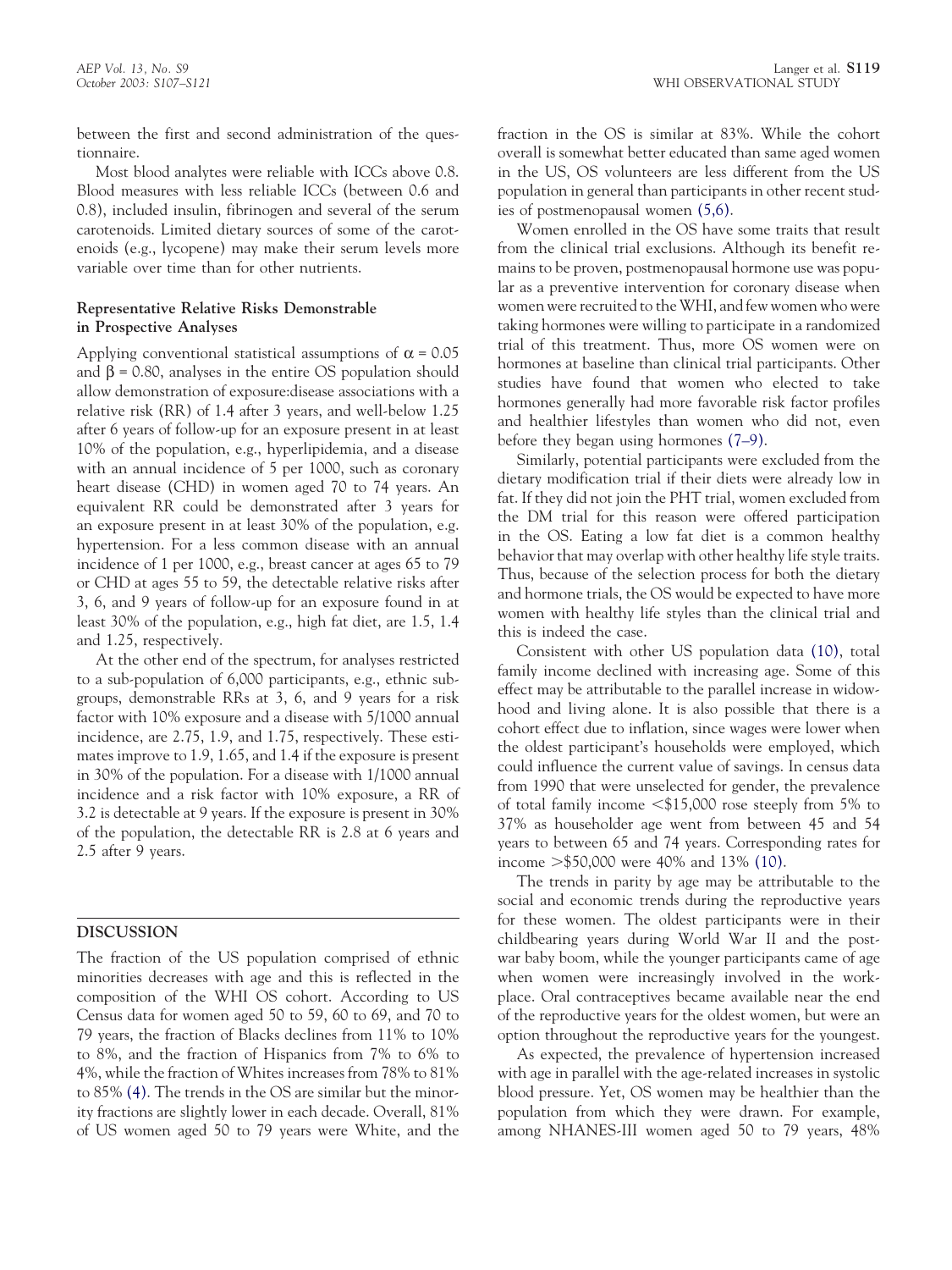were hypertensive, 7% reported a history of physician-diagnosed heart attack, and 5% reported a physician-diagnosed stroke [\(11\).](#page-14-0) Equivalent rates in the OS were 34%, 3%, and 2%. Thus, the prevalence of coronary disease and stroke was only about half that expected using NHANES-III estimates. The fraction of current smokers in the OS, at 6%, is one-third the 18% rate in NHANES-III. This may be related to a healthy volunteer effect.

The frequency of engaging in some form of exercise did not decline by age in the OS sample. Similar findings have been reported for women aged 50 to 79 years in the NHANES-III population [\(12\).](#page-14-0) However, BMI declined and waist/hip ratio increased with age. It is not clear whether these differences are meaningful in terms of body-weight– associated disease risks. They may also represent changes in body habitus resulting from age-related changes in height and girth, including those related to osteoporosis. A similar trend for declining BMI with age has been reported in NHANES-III [\(13\).](#page-14-0)

Yet, despite their generally healthy risk factor profiles and lower self-reported prevalence of cardiovascular disease, cancer prevalence in the OS group was higher than population estimates. Compared with the NHANES-III cohort, slightly greater proportions of the OS cohort reported having had a cancer other than skin cancer. Similarly, estimated prevalence rates of invasive cancer computed from the Connecticut SEER registry (personal communication), weighted to the age distribution of the OS women, are 30% to 70% lower for breast, colorectal, and endometrial cancer, and two to three times lower for melanoma or cervical cancer. The excess rates in the OS may be explained by the likelihood that cancer survivors were motivated to join the WHI but were excluded from the clinical trial. The three-fold excess of melanoma and cervical cancer reported by WHI women may reflect in-situ disease that would not appear in SEER, or confusion of non-melanoma skin cancers with melanoma and cervical dysplasia with cancer in selfreport. Conversely, the rates of melanoma may be lower in Connecticut where the degree of sun exposure is less than in the US as a whole.

Hip fracture incidence rates have been reported in other populations from hospital discharge data. They increase exponentially with age in White women (1.63/1000 in 65-year-olds to 35.4/1000 in 95-year-olds) and less than exponentially with age in Black women [\(14\).](#page-14-0) These data are consistent with the WHI finding of increased prevalence with age. The WHI ethnic differences in hip fracture are consistent with those reported elsewhere [\(14–16\).](#page-14-0)

OS Black women had the highest prevalence of hysterectomy overall, and hysterectomy before age 40. In contrast, recent data from the National Hospital Discharge Survey (NHDS) do not show a difference by race in annual rates of hysterectomy [\(17\),](#page-14-0) suggesting that this discrepancy may

reflect past rather than current practice. Also, the NHDS diagnosis most often associated with hysterectomy was leiomyoma (fibroids) which was twice as common in Black compared with White women [\(17\).](#page-14-0) Symptomatic fibroids may influence these differences since other published data show that Black women undergo hysterectomy for fibroids at an earlier age than White women [\(18\).](#page-14-0) OS Black women were twice as likely as other participants to have never had a term pregnancy, suggesting an increase in both premature births and abortions. This is consistent with data showing an increased risk of prematurity among Black women [\(19\).](#page-14-0) The higher rates of tubal ligation in OS Hispanic and Black women is consistent with the increased parity and abortion rates that we observed in these groups. Differences in the rates of breastfeeding may relate to cultural differences in the acceptability of this practice.

The prevalence of depression was greater in younger women despite the greater likelihood that older women are widowed or living alone. This observation may be partly explained by the greater contribution of minority women to the younger age group since Hispanic and American Indian women had a particularly high prevalence of depression. It is also possible that the scale measures stress more than depression [\(20\)](#page-14-0) and that younger women are more stressed due to competing roles.

The Measurement Precision Study found that most risk factors were reliably reported, similar to findings by others [\(21\).](#page-14-0) It also confirmed the reliability of most health conditions that will be followed in the OS. Notable exceptions were found for major cardiovascular endpoints, depression, and bone fracture at age 55 or older. Notwithstanding the lower reliability of self-report for specific prevalent diseases, incident events resulting in hospitalization for these conditions will be validated by medical record review. The reliability of most blood analytes was excellent, although insulin, fibrinogen, and carotenoids were less reliable than other measures. These reliability coefficients reflect the measurement error of using a single measure at one point in time, including the errors due to specimen handling, laboratory error and "within-subject" variation over a 3-month period but not long-term variability.

While a longitudinal study that depends on volunteers cannot be fully representative of the population from which it is drawn, the WHI OS includes a greater number of minority and economically disadvantaged women than have previously participated in any comparable study. The differences between ethnic groups, particularly the contrasts between Hispanic women and the other ethnic groups with regard to education, family income and reproductive history are striking, as are the contrasts between Black women and the other ethnic groups in cardiovascular risk and factors that lead to living alone.